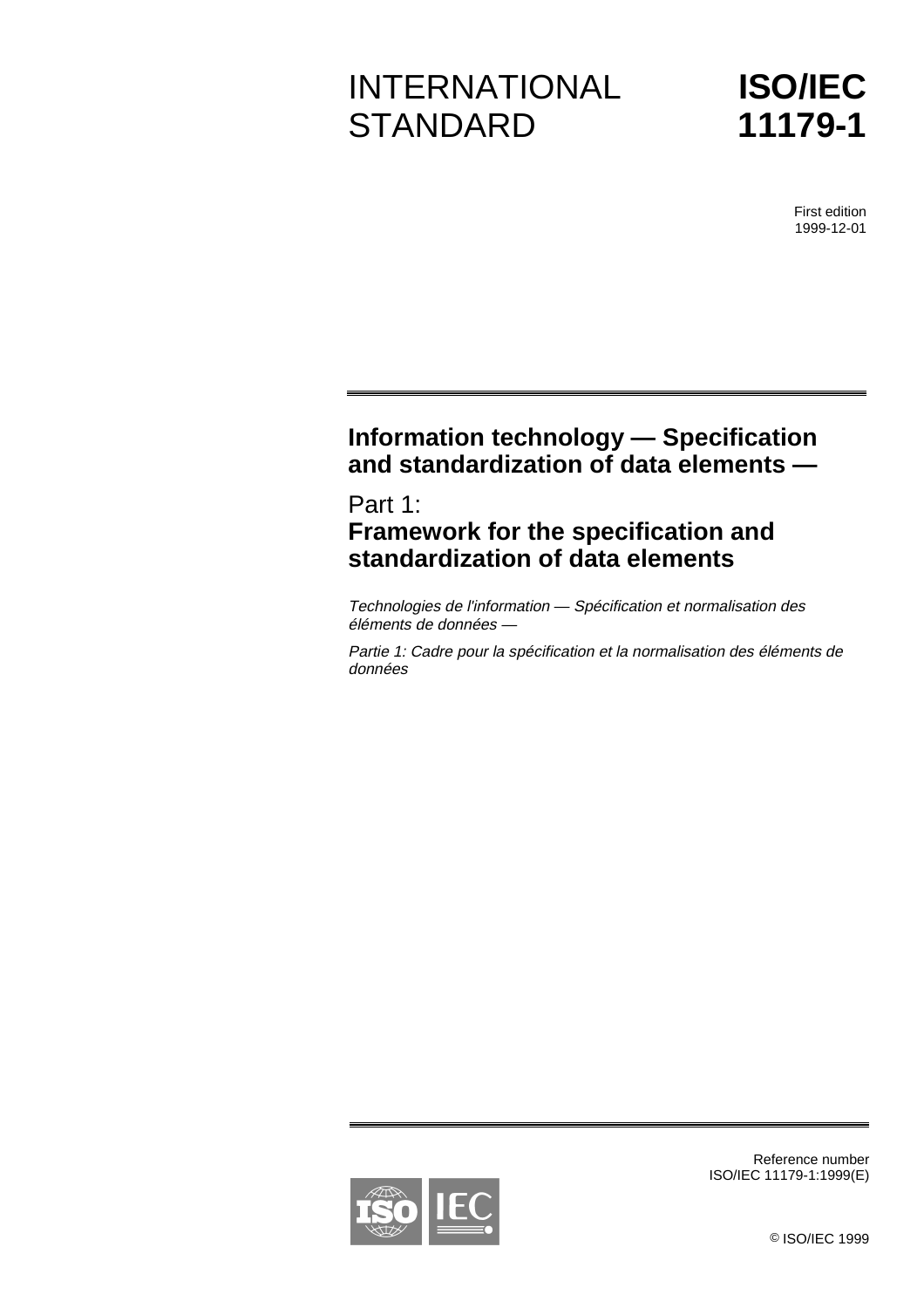#### **PDF disclaimer**

This PDF file may contain embedded typefaces. In accordance with Adobe's licensing policy, this file may be printed or viewed but shall not be edited unless the typefaces which are embedded are licensed to and installed on the computer performing the editing. In downloading this file, parties accept therein the responsibility of not infringing Adobe's licensing policy. The ISO Central Secretariat accepts no liability in this area.

Adobe is a trademark of Adobe Systems Incorporated.

Details of the software products used to create this PDF file can be found in the General Info relative to the file; the PDF-creation parameters were optimized for printing. Every care has been taken to ensure that the file is suitable for use by ISO member bodies. In the unlikely event that a problem relating to it is found, please inform the Central Secretariat at the address given below.

All rights reserved. Unless otherwise specified, no part of this publication may be reproduced or utilized in any form or by any means, electronic or mechanical, including photocopying and microfilm, without permission in writing from either ISO at the address below or ISO's member body in the country of the requester.

ISO copyright office Case postale 56 · CH-1211 Geneva 20 Tel. + 41 22 749 01 11 Fax + 41 22 734 10 79 E-mail copyright@iso.ch Web www.iso.ch

Printed in Switzerland

<sup>©</sup> ISO/IEC 1999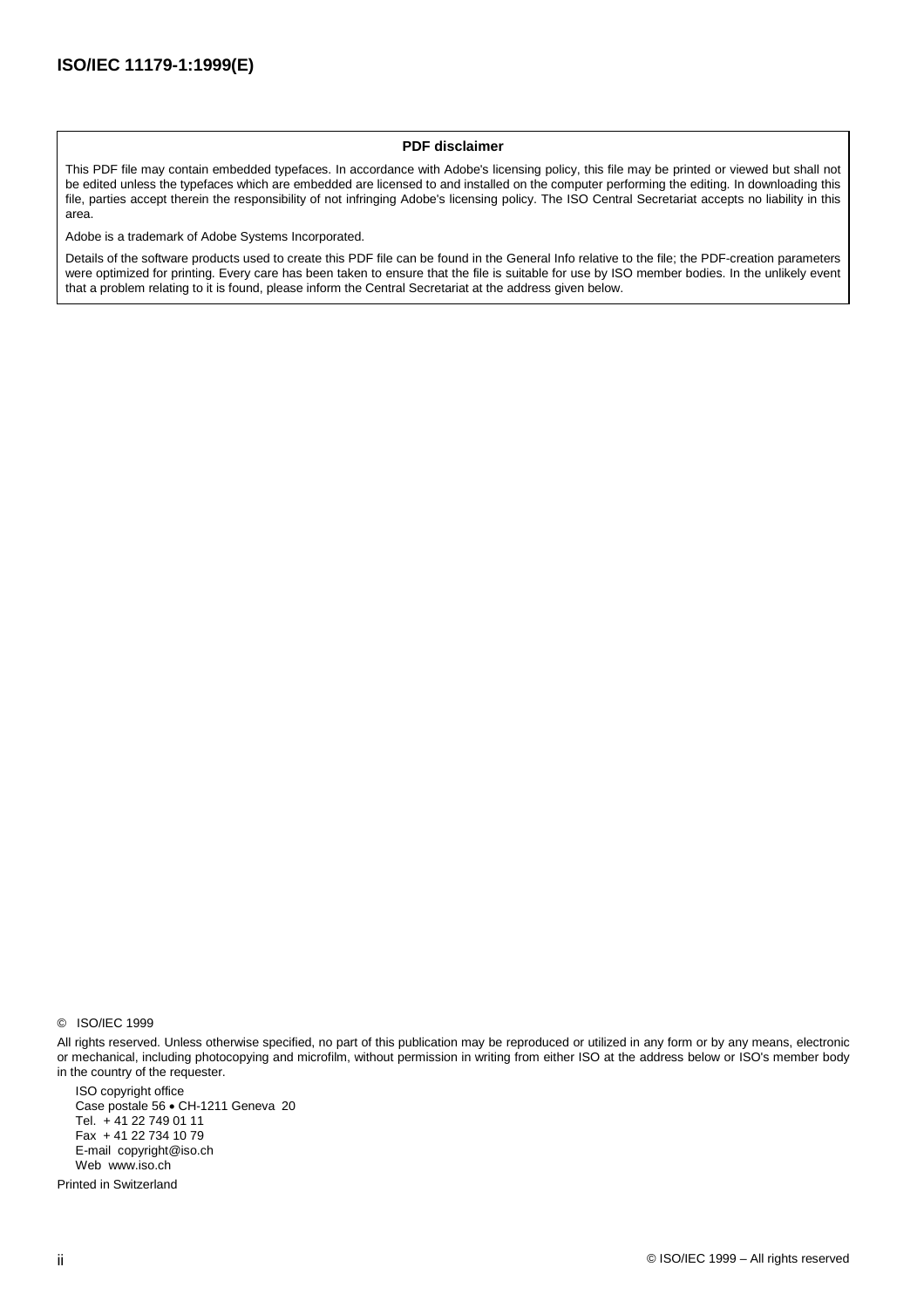### **Contents**

| ۰,<br>×<br>٠ |
|--------------|
|--------------|

| $\mathbf{1}$    |              |  |
|-----------------|--------------|--|
| 2               |              |  |
| $\mathcal{E}$   |              |  |
| $\overline{4}$  |              |  |
| $\mathfrak{H}$  |              |  |
| 6               |              |  |
| $7\overline{ }$ |              |  |
| 8               |              |  |
| Annex A         |              |  |
| Annex B         |              |  |
|                 | Bibliography |  |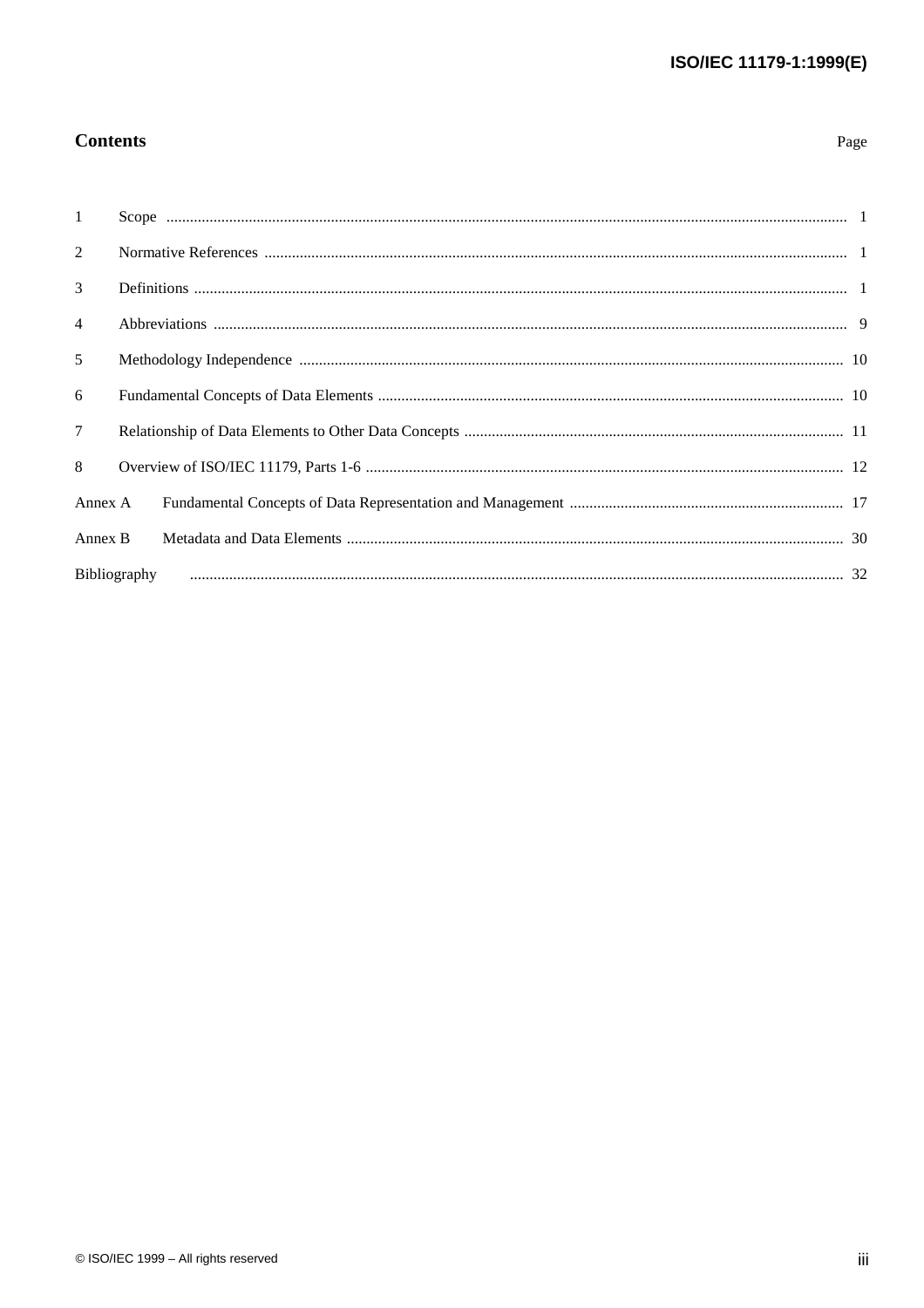#### **Foreword**

ISO (the International Organization for Standardization) and IEC (the International Electrotechnical Commission) form the specialized system for worldwide standardization. National bodies that are members of ISO or IEC participate in the development of International Standards through technical committees established by the respective organization to deal with particular fields of technical activity. ISO and IEC technical committees collaborate in fields of mutual interest. Other international organizations, governmental and non-governmental, in liaison with ISO and IEC, also take part in the work.

International Standards are drafted in accordance with the rules given in the ISO/IEC Directives, Part 3.

In the field of information technology, ISO and IEC have established a joint technical committee, ISO/IEC JTC 1. Draft International Standards adopted by the joint technical committee are circulated to national bodies for voting. Publication as an International Standard requires approval by at least 75 % of the national bodies casting a vote.

Attention is drawn to the possibility that some of the elements of this part of ISO/IEC 11179 may be the subject of patent rights. ISO and IEC shall not be held responsible for identifying any or all such patent rights.

International Standard ISO/IEC 11179-1 was prepared by Joint Technical Committee ISO/IEC JTC 1, *Information technology*, Subcommittee SC 32, *Data management services*.

ISO/IEC 11179 consists of the following parts, under the general title *Information technology — Specification and standardization of data elements*:

- *Part 1:Framework for the specification and standardization of data elements*
- *Part 2: Classification for data elements*
- *Part 3: Basic attributes of data elements*
- *Part 4: Rules and guidelines for the formulation of data definitions*
- *Part 5: Naming and identification principles for data elements*
- *Part 6: Registration of data elements*

Annexes A and B of this part of ISO/IEC 11179 are for information only.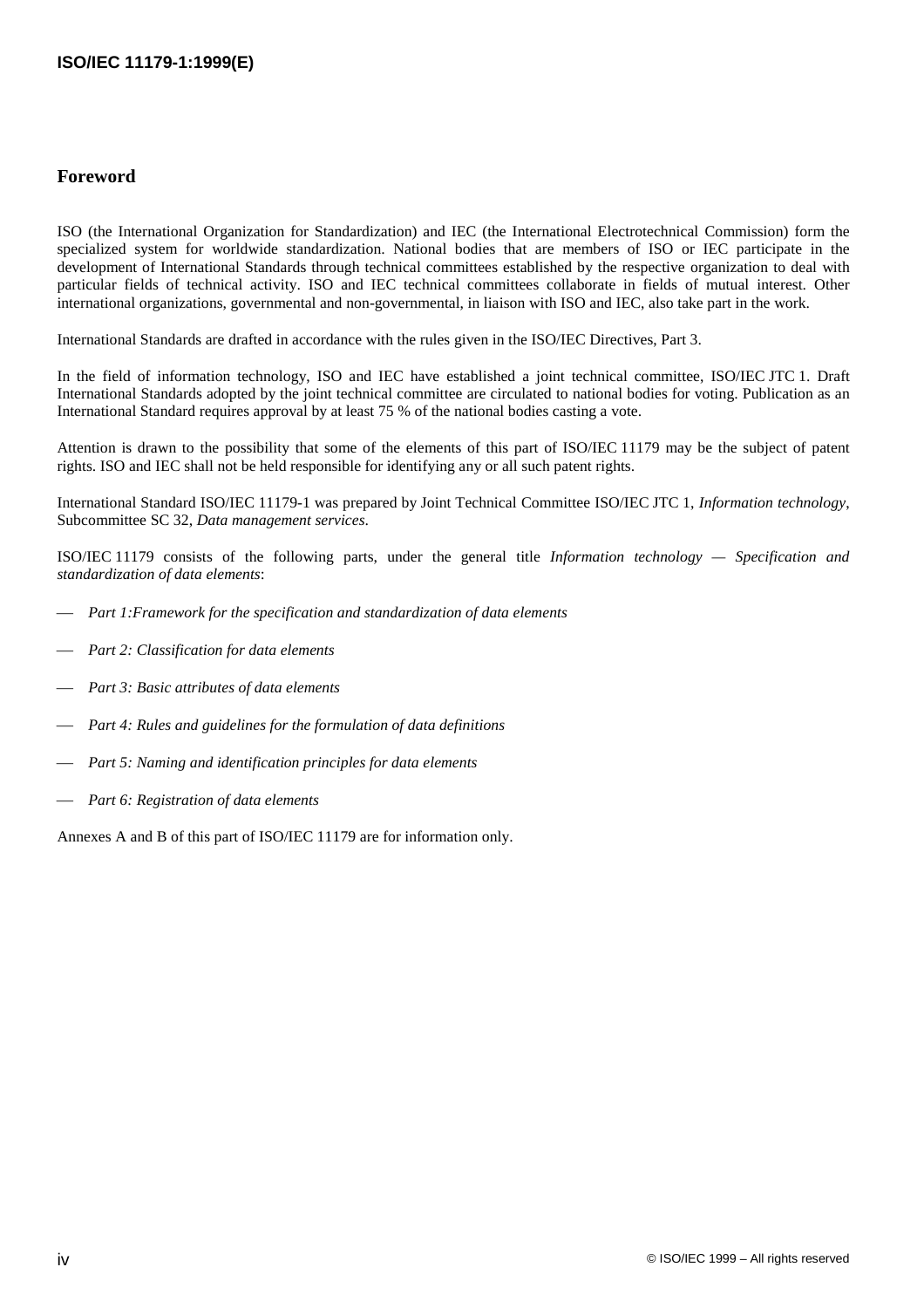### **Introduction**

#### **Background**

Humans are aware of anything that exists in the natural world through its properties. Data represents the properties of these things. Specification of data elements, the basic units of data, involves documenting relevant characteristics of each data element to ensure its representation of the natural world item is consistent and accurate. Data that has been carefully specified and standardized greatly enhances its usefulness and shareability across systems and environments. Sharing data involves the ability to locate desired data, retrieve the data, and to exchange the data with others. When data elements are well documented according to ISO/IEC 11179 and the documentation is managed in a Data Element Registry, finding and retrieving them from disparate databases as well as sending and receiving them via electronic communications are made easier.

The recognition and standardization of data elements used in communications through automated information processing systems is an ongoing and essential activity. The success of this activity and its application throughout the world is of vital importance if international communications among governments, businesses, and scientific communities are to be improved.

The primary data sharing and standardization problems addressed by the development of ISO/IEC 11179 include, but are not limited to the following:

- - A lack of mechanisms for enabling global data acquisition and interchange, particularly across application areas;
- -Unique global identifiers for standard data elements currently do not exist;
- - Documentation of data element characteristics is inadequate to support fully automated sharing of data, including locating, retrieving, and exchanging the data;
- -There is a lack of uniform guidance for identification, development, and description of data elements;
- - Finding and retrieving a specific standard data element among thousands or millions is difficult or impossible;
- -No universal means for organizing standard data elements exists;
- - While data is sometimes standardized within an organization, there are few common data standards between organizations;
- - Exchange of data among organizations results in a proliferation of customized data interchange representations;
- -Data definitions and descriptions are not sufficiently precise to support reuse or multiple users of data;
- -Current inventory structures for reducing logical data redundancies are inadequate;
- - Global implementation of Electronic Data Interchange (EDI) is impeded by a lack of standard data elements; standard data elements are needed for the content of EDI messages.

To facilitate global electronic communications, the International Standards community has been working diligently to define an Open Systems Interconnection Environment (OSIE) within which diverse computer hardware and applications could share information. Standards have been proposed or defined for three (hardware, software, and communications) of the four (hardware, software, communications, and data) basic components required for open information processing systems. ISO/IEC 11179 for data specification, the fourth basic component for open information systems, provides a mechanism for enabling data to be shared in the OSIE.

For systems to be truly open, data must be portable and shareable within and among these various application environments, which span localized and distributed networks. For data to be shareable, both the users and owners of data must have a common understanding of its meaning, representation, and identification. To understand the meaning of any data, the descriptions of the data must be available to the users from, for example, a Data Element Registry. Data must be adequately described and users must have a convenient way to obtain these descriptions. Data Element Registries provide a way to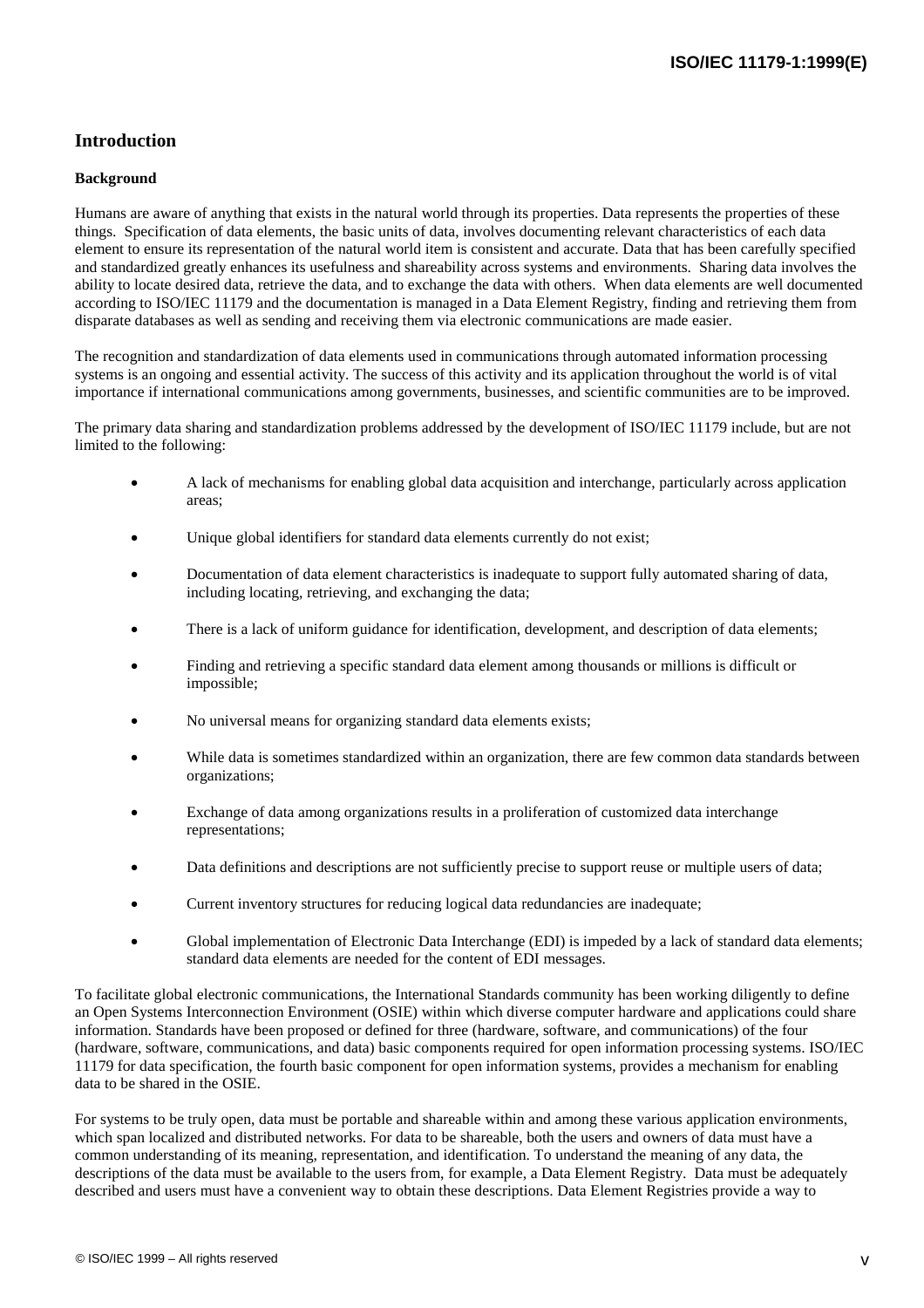organize the content and representation of data elements so that data descriptions are consistently specified and can be easily located by data designers and users. Uniform specification of data facilitates data retrieval, data exchange, and consistent use of data throughout the Software Development Life Cycle. The units of information with normalized meanings and formats are known as "standardized data elements."

#### **Purpose of ISO/IEC 11179**

ISO/IEC 11179 describes the standardizing and registering of data elements to make data understandable and shareable. Data element standardization and registration as described in ISO/IEC 11179 allow the creation of a shared data environment in much less time and with much less effort than it takes for conventional data management methodologies.

The purpose of ISO/IEC 11179 is to give concrete guidance on the formulation and maintenance of discrete data element descriptions and semantic content (metadata) that shall be used to formulate data elements in a consistent, standard manner. It also provides guidance for establishing a data element registry.

Although motivated by the desire for the open exchange of data throughout the international communities by electronic information interchanges, ISO/IEC 11179:

- facilitates acquisition and registration of data;
- expedites access and use of data;
- simplifies data manipulation by intelligent software by enabling manipulation of data based on characteristics described by metadata;
- enables the development of a data representation metamodel for CASE tools and repositories; and
- facilitates electronic data interchange and data sharing.

ISO/IEC 11179 benefits the communication of data among information systems and people:

- within an organization;
- among different organizations; and
- crossing all levels of software and hardware, and geographic, organizational and political boundaries.

Metadata about data elements is stored in a data element registry. A data element registry supports data sharing with descriptions of data. Registration is the process of documenting metadata to support data shareability. Registration should be carried out at the data element level to promote and maximize semantic value. ISO/IEC 11179 enables the end user to interpret the intended meaning confidently, correctly, and unambiguously.

#### **Users of ISO/IEC 11179**

For users and managers of data, ISO/IEC 11179 specifies a basic set of data element characteristics necessary to share data. It places special emphasis on important data element characteristics such as identifiers, definitions, and classification categories. ISO/IEC 11179 describes a data element registry to assist users of shared data to have a common understanding of a data elements meaning, representation, and identification. If data values are received, the user can discover the exact meaning of the data received. If users wish to retrieve data values from a database, they can identify the type of data desired.

For systems analysts and data stewards, ISO/IEC 11179 provides a way to reuse a data element that meets a need, or to design a new data element if one does not already exist. Even before the user accesses data elements in a database, data stewards and systems analysts must have a way to identify and describe data logically so that they do not inadvertently introduce inconsistent values of data. If systems analysts are to create products that share data, they must first be aware whether or not a data element with the required characteristics already exists. If it does, they should use it. If the systems analysts choose to replicate the data element, they must represent data elements containing the same information in the same manner. If a data element with exactly the same characteristics does not already exist, a data steward needs to design the data element and make its description available to software developers. ISO/IEC 11179 aids in the development of precise descriptions of data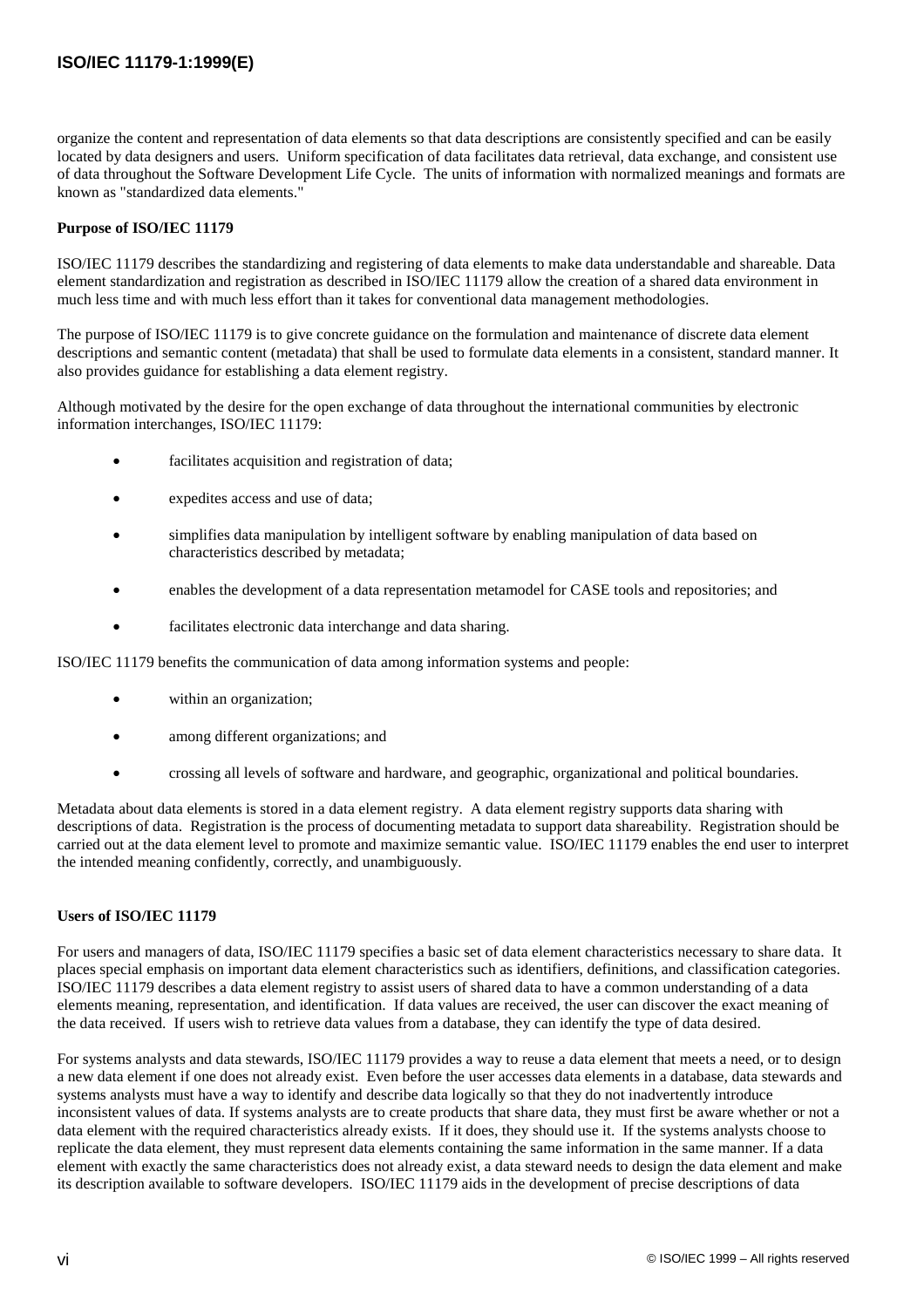elements. Data elements that have been formulated according to the principles in this multi-part International Standard enable interchangeability and retrieval regardless of the information processing system or telecommunication protocols employed.

For software developers, ISO/IEC 11179 provides means to assure data coherence. A registry can serve software developers by enabling the consistent use of data throughout the Software Development Life Cycle (SDLC). A registry will provide the mechanisms for managing data elements and for ensuring their traceability between SDLC phases.

For developers of a data dictionary, data element registry, CASE tool, and other data management software, ISO/IEC 11179 provides the basis for designing a metamodel necessary to enable the capture, storage, management, and exchange of the data element metadata.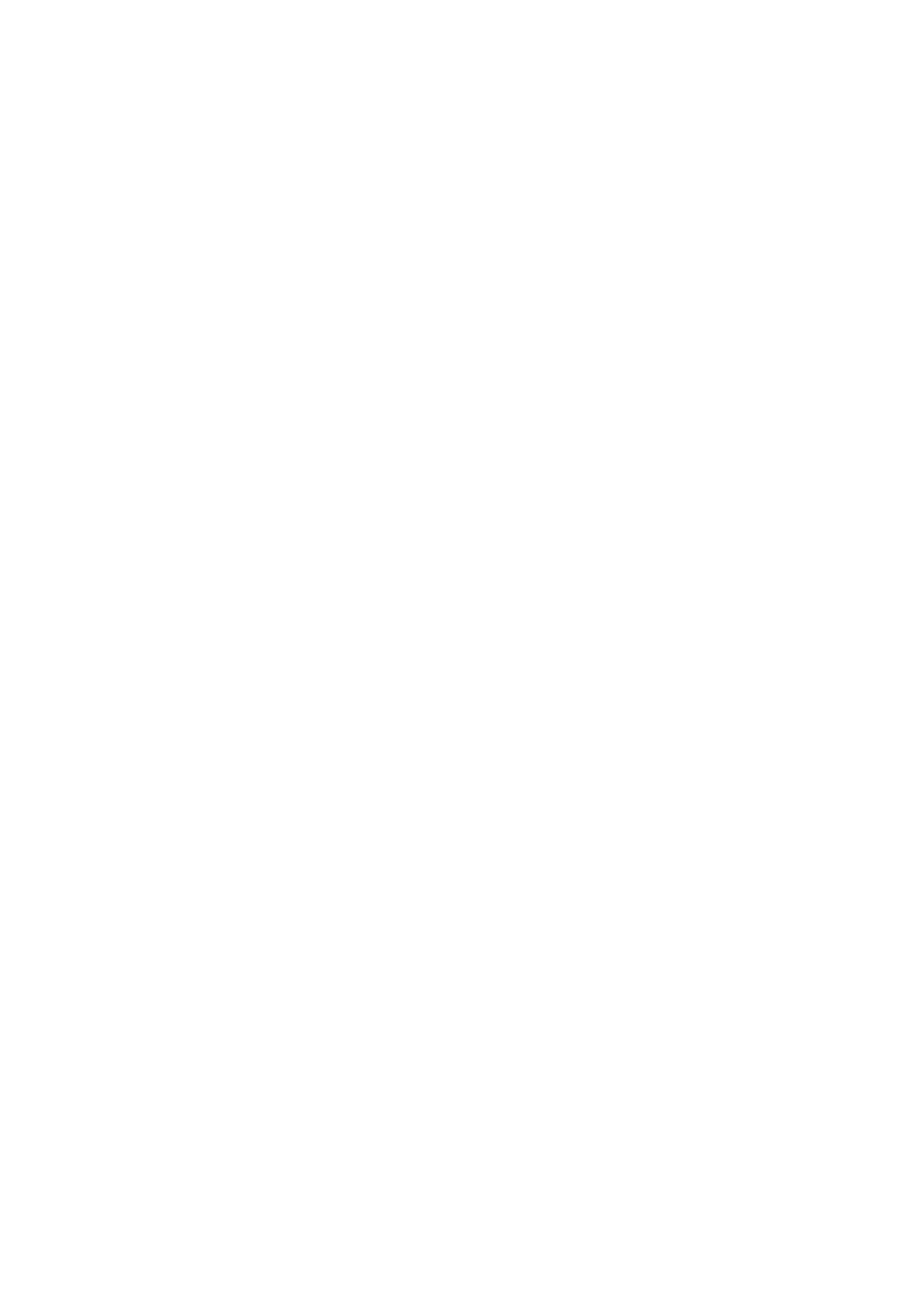### **Information technology — Specification and standardization of data elements —** Part 1:

### **Framework for the specification and standardization of data elements**

#### **1. Scope**

ISO/IEC 11179 specifies basic aspects of data element composition, including metadata. It applies to formulation of data element representations and meaning as shared among people and machines; it does not apply to the physical representation of data as bits and bytes at the machine level.

This part of ISO/IEC 11179 provides the context for associating the individual parts and is the foundation for a conceptual understanding of data elements.

#### **2. Normative References**

The following normative documents contain provisions which, through reference in this text, constitute provisions of this part of ISO/IEC 11179. For dated references, subsequent amendments to, or revisions of, any of these publications do not apply. However, parties to agreements based on this part of ISO/IEC 11179 are encouraged to investigate the possibility of applying the most recent editions of the normative documents indicated below. For undated references, the latest edition of the normative document referred to applies. Members of ISO and IEC maintain registers of currently valid International Standards.

*ISO Standards Handbook 10, Data Processing - Vocabulary*, 1982.

ISO 704:1987, *Principles and methods of terminology*.

ISO 1087, *Terminology - Vocabulary*.

ISO 2382-4:1987, *Information processing systems - Vocabulary - Part 4: Organization of data*.

ISO/IEC 10241:1992, *International terminology standards - Preparation and layout.*

ISO/IEC 11179-2, *Information technology - Specification and standardization of data elements - Part 2: Classification for data elements*.

ISO/IEC 11179-3:1994*, Information technology - Specification and standardization of data elements - Part 3: Basic attributes of data elements*.

ISO/IEC 11179-4:1995, *Information technology - Specification and standardization of data elements - Part 4: Rules and guidelines for the formulation of data definitions*.

ISO/IEC 11179-5:1995, *Information technology - Specification and standardization of data elements - Part 5: Naming and identification principles for data elements*.

ISO/IEC 11179-6:1997*, Information technology - Specification and standardization of data elements - Part 6: Registration of data elements*.

#### **3. Definitions**

For the purposes of ISO/IEC 11179, the following terms are defined in the table below. An X under the column heading for a Part indicates that the term is defined in that Part and used in other clauses there. Each word that appears in **bold** in the definition of a term is a term defined elsewhere in this clause. Words that appear in regular type assume their commonly understood definitions. Some words (e.g. representation) are used both ways. There are instances where two or more terms appear next to each other in a definition, giving the appearance that a new term is undefined. There is no ambiguity in determining the actual terms in these cases.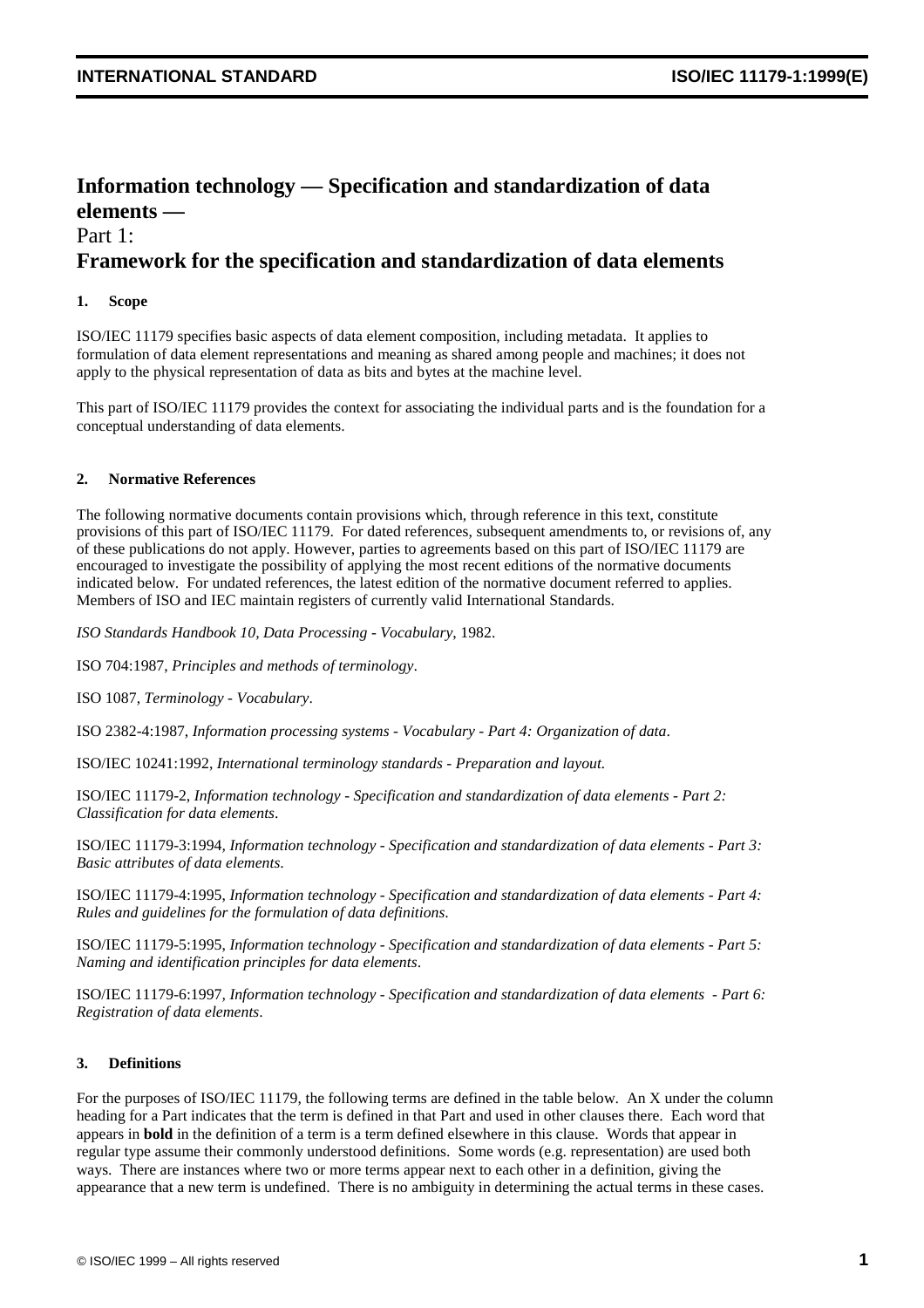|               | <b>Part Number</b>             |                                                                                                                                                                                                                                                      |              |                |   |                  |   |   |
|---------------|--------------------------------|------------------------------------------------------------------------------------------------------------------------------------------------------------------------------------------------------------------------------------------------------|--------------|----------------|---|------------------|---|---|
| <b>Number</b> | <b>Term</b>                    | <b>Definition</b>                                                                                                                                                                                                                                    | 1            | $\overline{2}$ | 3 | $\boldsymbol{4}$ | 5 | 6 |
| 3.1           | administered<br>component:     | A component for which administrative<br>attributes are collected.                                                                                                                                                                                    |              | X              |   |                  |   |   |
| 3.2           | administrative status:         | A designation of the position in the processing<br>life-cycle of a registration authority for<br>handling registration requests.                                                                                                                     | X            |                |   |                  |   | X |
| 3.3           | attribute:                     | A characteristic of an object or entity.                                                                                                                                                                                                             | $\mathbf{X}$ | X              | X | X                | X | X |
| 3.4           | attribute value:               | A representation of an instance of an attribute.                                                                                                                                                                                                     |              |                | X |                  |   |   |
| 3.5           | certified data element:        | A recorded data element that has met the<br>quality requirements specified in ISO/IEC<br>11179.                                                                                                                                                      | X            |                |   |                  |   | X |
| 3.6           | classification scheme:         | An arrangement or division of objects into<br>groups based on characteristics that the objects<br>have in common, e.g., origin, composition,<br>structure, application, function, etc.                                                               |              | X              | X |                  |   | X |
| 3.7           | classification scheme<br>item: | A component of content in a classification<br>scheme. This may be a node in a taxonomy or<br>ontology, a term in a thesaurus, etc.                                                                                                                   |              | X              |   |                  |   |   |
| 3.8           | classified component:          | Any component of a <b>data element</b> that may be<br>classified in one or more classification<br>schemes. These components include the object<br>class, property, representation class, data<br>element concept, value domain, and data<br>element. |              | $\mathbf X$    |   |                  |   |   |
| 3.9           | comments:                      | Remarks on the data element.                                                                                                                                                                                                                         |              |                | X |                  |   | X |
| 3.10          | concept:                       | A unit of thought constituted through<br>abstraction on the basis of characteristics<br>common to a set of objects. [ISO 1087]                                                                                                                       | $\mathbf{X}$ | X              |   | X                |   |   |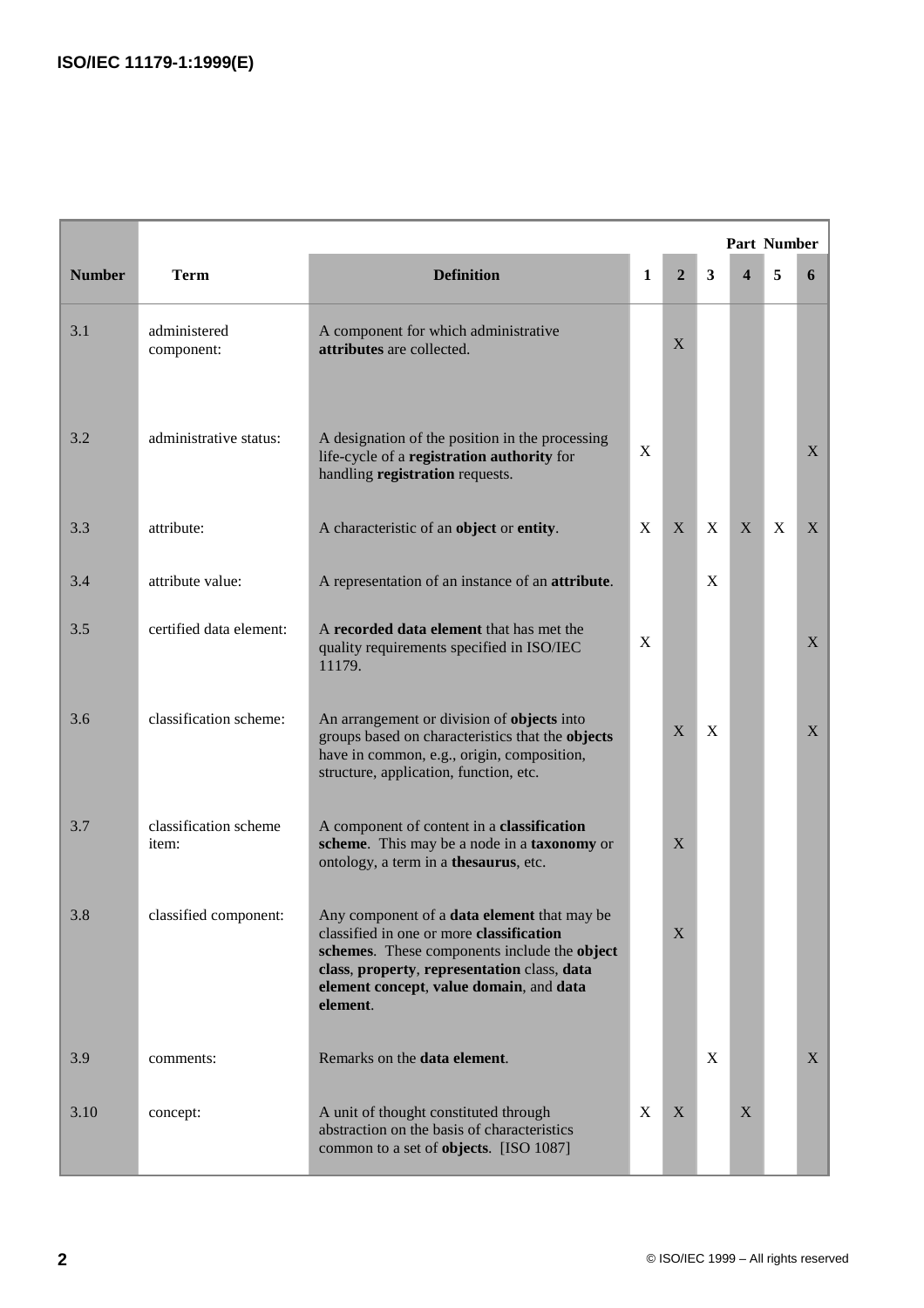|               |                             |                                                                                                                                                                                                                                                                                          |   |                |                         | <b>Part Number</b>      |   |   |
|---------------|-----------------------------|------------------------------------------------------------------------------------------------------------------------------------------------------------------------------------------------------------------------------------------------------------------------------------------|---|----------------|-------------------------|-------------------------|---|---|
| <b>Number</b> | <b>Term</b>                 | <b>Definition</b>                                                                                                                                                                                                                                                                        | 1 | $\overline{2}$ | $\overline{\mathbf{3}}$ | $\overline{\mathbf{4}}$ | 5 | 6 |
| 3.11          | context:                    | A designation or description of the application<br>environment or discipline in which a name is<br>applied or from which it originates.                                                                                                                                                  |   |                | X                       |                         | X | X |
| 3.12          | data:                       | A representation of facts, concepts, or<br>instructions in a formalized manner, suitable for<br>communication, interpretation, or processing by<br>humans or by automatic means. [ISO 2382-4]                                                                                            | X | X              |                         | X                       |   | X |
| 3.13          | data dictionary:            | A database used for <b>data</b> that refers to the use<br>and structure of other data; that is, a database<br>for the storage of metadata [ANSI X3.172-<br>1990]. See also data element dictionary.                                                                                      | X | X              |                         | X                       |   |   |
| 3.14          | data element:               | A unit of data for which the definition,<br>identification, representation, and permissible<br>values are specified by means of a set of<br>attributes.                                                                                                                                  | X | X              | X                       | X                       | X | X |
| 3.15          | data element concept:       | A concept that can be represented in the form<br>of a data element, described independently of<br>any particular representation.                                                                                                                                                         | X | $\mathbf{X}$   | X                       |                         | X | X |
| 3.16          | data element<br>dictionary: | An information resource that lists and defines<br>all relevant data elements. See also register.                                                                                                                                                                                         |   | X              | X                       | X                       |   |   |
| 3.17          | data element facet:         | Any aspect of a <b>data element</b> that is subject to<br>classification. This includes object class,<br>property, representation, and data element<br>concept.                                                                                                                          |   | X              |                         |                         |   |   |
| 3.18          | data element name:          | A single or multi-word designation used as the<br>primary means of identification of data<br>elements for humans.                                                                                                                                                                        | X |                |                         |                         |   |   |
| 3.19          | data element registry:      | An information resource kept by a registration<br>authority that describes the meaning and<br>representational form of data elements,<br>including registration identifiers, definitions,<br>names, value domains, metadata and<br>administrative attributes, etc. See also<br>register. | X |                |                         |                         |   |   |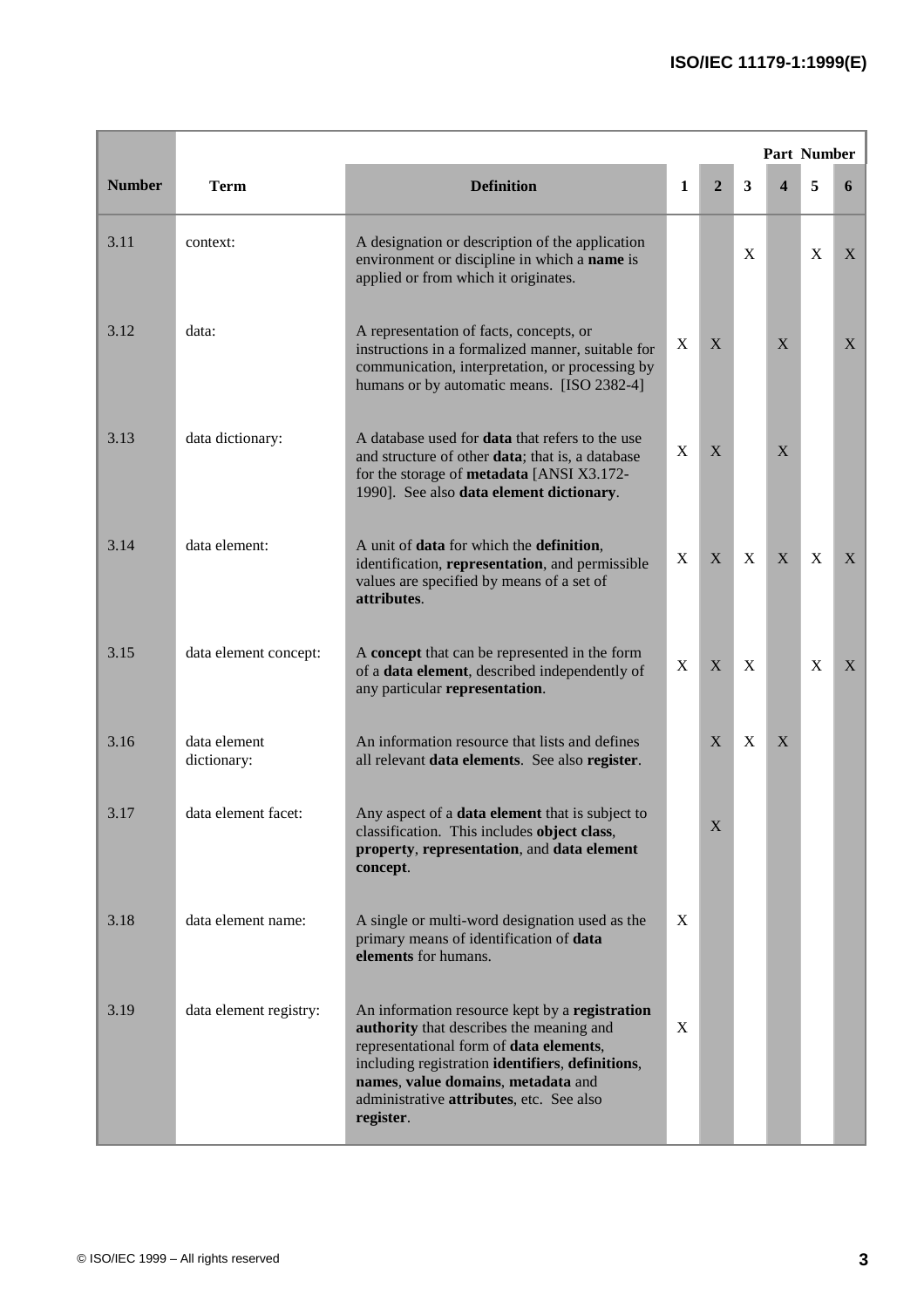|               |                                     |                                                                                                                                                                                                                                                                                                                                                                                                                                                                      |   |                |   | Part Number             |              |   |
|---------------|-------------------------------------|----------------------------------------------------------------------------------------------------------------------------------------------------------------------------------------------------------------------------------------------------------------------------------------------------------------------------------------------------------------------------------------------------------------------------------------------------------------------|---|----------------|---|-------------------------|--------------|---|
| <b>Number</b> | <b>Term</b>                         | <b>Definition</b>                                                                                                                                                                                                                                                                                                                                                                                                                                                    | 1 | $\overline{2}$ | 3 | $\overline{\mathbf{4}}$ | 5            | 6 |
| 3.20          | data element value:                 | A value out of a set of permissible values<br>pertaining to a data element. See also data<br>value.                                                                                                                                                                                                                                                                                                                                                                  |   |                | X |                         |              | X |
| 3.21          | data identifier (DI):               | An identifier of a data element (a string of<br>characters or other graphic symbols) assigned<br>by a registration authority.                                                                                                                                                                                                                                                                                                                                        |   |                |   |                         | X            | X |
| 3.22          | data item:                          | One occurrence of a <b>data element</b> .                                                                                                                                                                                                                                                                                                                                                                                                                            |   |                |   |                         |              | X |
| 3.23          | data model:                         | A description of the organization of <b>data</b> in a<br>manner that reflects an information structure.                                                                                                                                                                                                                                                                                                                                                              | X |                |   |                         |              |   |
| 3.24          | data steward:                       | A person or organization delegated the<br>responsibility for managing a specific set of<br>data resources.                                                                                                                                                                                                                                                                                                                                                           | X |                |   |                         |              |   |
| 3.25          | datatype:                           | The format used for the collection of letters,<br>digits, and/or symbols, to depict values of a<br>data element, determined by the operations<br>that may be performed on the data element.                                                                                                                                                                                                                                                                          | X |                |   |                         |              |   |
| 3.26          | datatype of data<br>element values: | A set of distinct values for representing the<br>data element value.                                                                                                                                                                                                                                                                                                                                                                                                 |   |                | X |                         |              | X |
| 3.27          | data value:                         | An element of a value domain.                                                                                                                                                                                                                                                                                                                                                                                                                                        | X |                |   |                         |              |   |
| 3.28          | definition:                         | A word or phrase expressing the essential<br>nature of a person or thing or class of persons or<br>things: an answer to the question "what is x?"<br>or "what is an x?"; a statement of the meaning<br>of a word or word group [Webster's Third New<br>International Dictionary of the English<br>Language Unabridged, 1986]. Statement that<br>expresses the essential nature of a data element<br>and permits its differentiation from all other<br>data elements. | X |                | X | X                       | $\mathbf{X}$ |   |
| 3.29          | domain:                             | The set of possible <b>data values</b> of an <b>attribute</b> .<br>[ISO/IEC 2382]. See also value domain.                                                                                                                                                                                                                                                                                                                                                            | X | X              |   | X                       |              |   |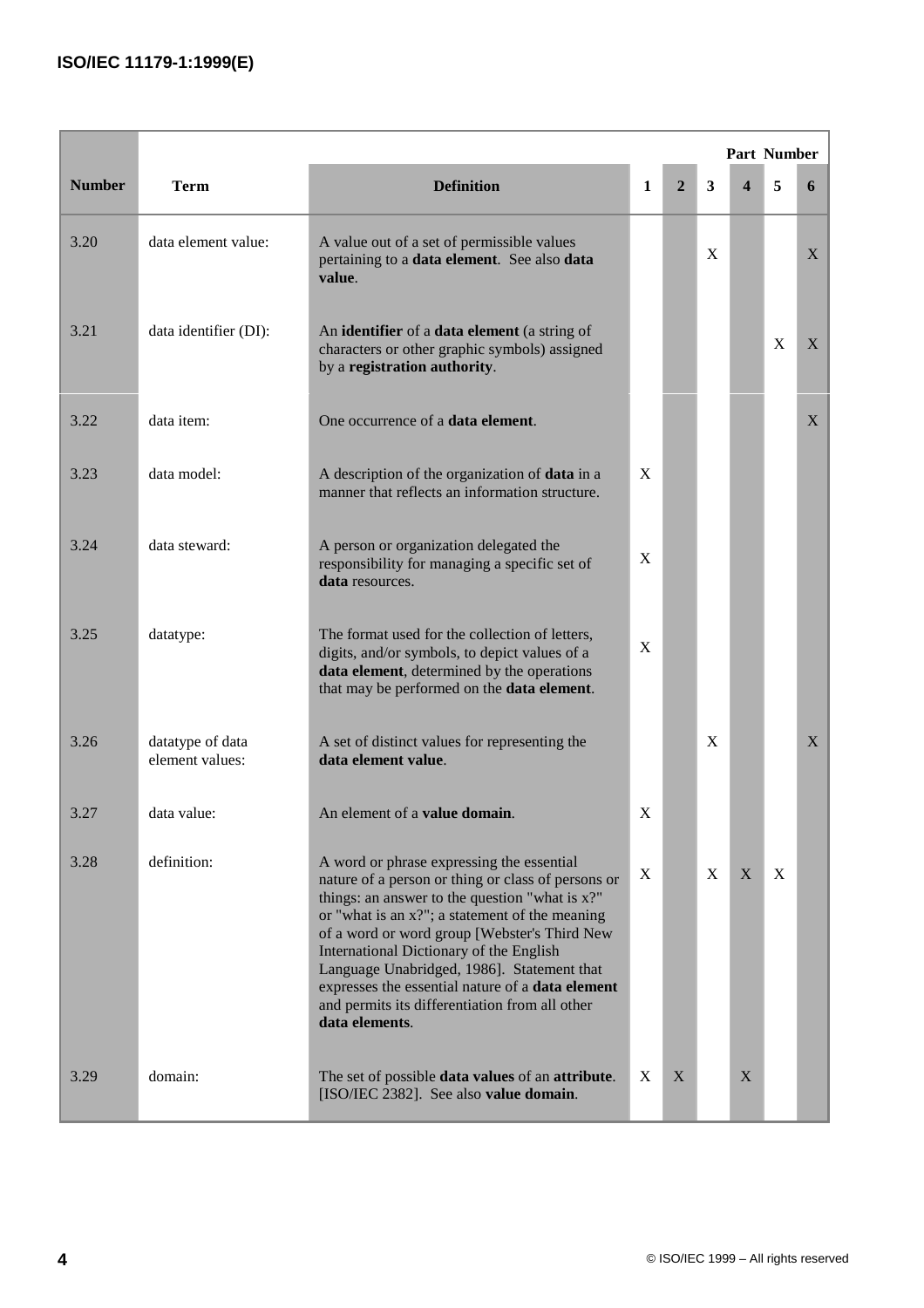|               |                                                          |                                                                                                                                                                                                                       |   |                |   | Part Number |   |   |
|---------------|----------------------------------------------------------|-----------------------------------------------------------------------------------------------------------------------------------------------------------------------------------------------------------------------|---|----------------|---|-------------|---|---|
| <b>Number</b> | <b>Term</b>                                              | <b>Definition</b>                                                                                                                                                                                                     | 1 | $\overline{2}$ | 3 | 4           | 5 | 6 |
| 3.30          | entity:                                                  | Any concrete or abstract thing of interest,<br>including associations among things. [ISO/IEC<br>2382]. Also see object class.                                                                                         | X | X              |   |             |   |   |
| 3.31          | enumerated domain:                                       | A value domain that is specified by a list of all<br>permissible values.                                                                                                                                              | X |                |   |             |   |   |
| 3.32          | form of representation:                                  | Name or description of the form of<br>representation for the data element. e.g.<br>'quantitative value, 'code', 'text', 'icon'. See also<br>representation term.                                                      |   |                | X |             |   | X |
| 3.33          | identifier:                                              | A language independent unique <b>identifier</b> of a<br>data element within a registration authority.<br>See also data identifier. An unambiguous<br>name for an object within a given context.                       | X | X              | X | X           | X | X |
| 3.34          | information:                                             | (In information processing): Knowledge<br>concerning objects, such as facts, events,<br>things, processes, or ideas, including concepts,<br>that within a certain context has a particular<br>meaning. [ISO/IEC 2382] | X |                |   |             |   |   |
| 3.35          | information<br>interchange:                              | The process of sending and receiving data in<br>such a manner that the <b>information</b> content or<br>meaning assigned to the data is not altered<br>during the transmission.                                       | X |                |   |             |   | X |
| 3.36          | international<br>registration data<br>identifier (IRDI): | An internationally unique identifier for a data<br>element.                                                                                                                                                           |   |                |   |             |   | X |
| 3.37          | keyword:                                                 | One or more significant words used for retrieval<br>of data elements.                                                                                                                                                 |   | X              | X |             |   | X |
| 3.38          | layout of<br>representation:                             | The layout of characters in data element<br>values expressed by a character string<br>representation.                                                                                                                 |   |                | X |             |   | X |
| 3.39          | lexical:                                                 | Pertaining to words or the vocabulary of a<br>language as distinguished from its grammar and<br>construction.                                                                                                         | X |                |   |             | X |   |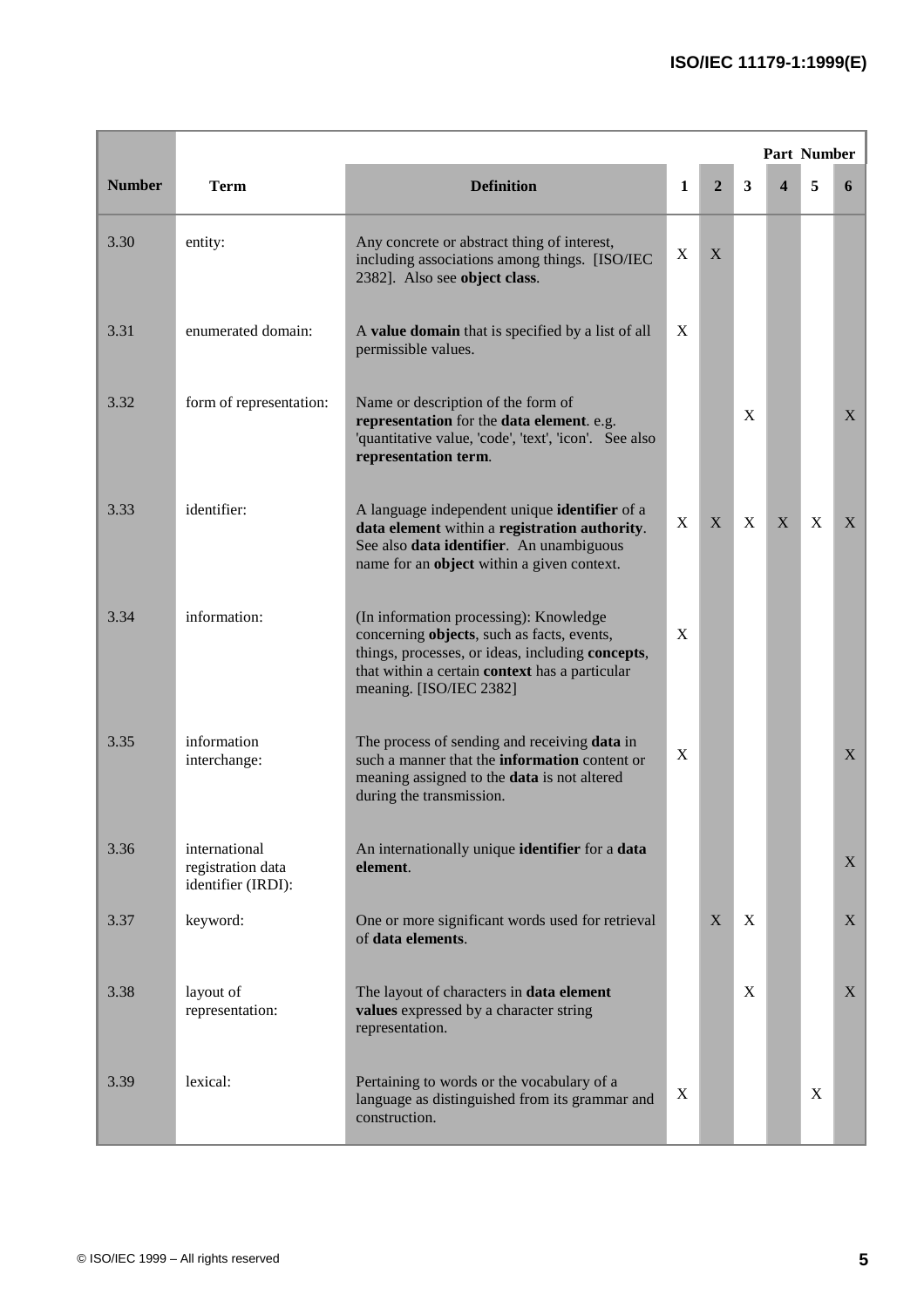|               |                                         |                                                                                                                                                                                                                                                                                                                                                                                                  |   |                |   | Part Number      |   |              |
|---------------|-----------------------------------------|--------------------------------------------------------------------------------------------------------------------------------------------------------------------------------------------------------------------------------------------------------------------------------------------------------------------------------------------------------------------------------------------------|---|----------------|---|------------------|---|--------------|
| <b>Number</b> | <b>Term</b>                             | <b>Definition</b>                                                                                                                                                                                                                                                                                                                                                                                | 1 | $\overline{2}$ | 3 | $\boldsymbol{4}$ | 5 | 6            |
| 3.40          | maximum size of data<br>element values: | The maximum number of storage units (of the<br>corresponding datatype) to represent the data<br>element value.                                                                                                                                                                                                                                                                                   |   |                | X |                  |   | X            |
| 3.41          | metadata:                               | Data that defines and describes other data.                                                                                                                                                                                                                                                                                                                                                      | X |                |   |                  |   |              |
| 3.42          | minimum size of data<br>element values: | The minimum number of storage units (of the<br>corresponding datatype) to represent the data<br>element value.                                                                                                                                                                                                                                                                                   |   |                | X |                  |   | X            |
| 3.43          | name:                                   | The primary means of identification of objects<br>and concepts for humans. A single or multi-<br>word designation assigned to a <b>data element</b> .                                                                                                                                                                                                                                            | X | X              | X | X                | X | $\mathbf{X}$ |
| 3.44          | object:                                 | Any part of the conceivable or perceivable<br>world. [ISO 1087].                                                                                                                                                                                                                                                                                                                                 | X |                |   |                  |   |              |
| 3.45          | object class:                           | A set of objects. A set of ideas, abstractions, or<br>things in the real world that can be identified<br>with explicit boundaries and meaning and<br>whose <b>properties</b> and behavior follow the same<br>rules.                                                                                                                                                                              | X |                |   |                  |   |              |
| 3.46          | object class term:                      | A component of the name of a data element<br>which represents the object class to which it<br>belongs; e.g. "employee".                                                                                                                                                                                                                                                                          | X |                |   |                  | X |              |
| 3.47          | permissible data<br>element values:     | The set of representations of permissible<br>instances of the data element, according to the<br>representation form, layout, datatype,<br>maximum size, and minimum size specified in<br>the corresponding <b>attributes</b> . The set can be<br>specified by name, by reference to a source, by<br>enumeration of the representation of the<br>instances, or by rules for generating instances. |   |                | X |                  |   | X            |
| 3.48          | property:                               | A peculiarity common to all members of an<br>object class.                                                                                                                                                                                                                                                                                                                                       | X |                |   |                  |   |              |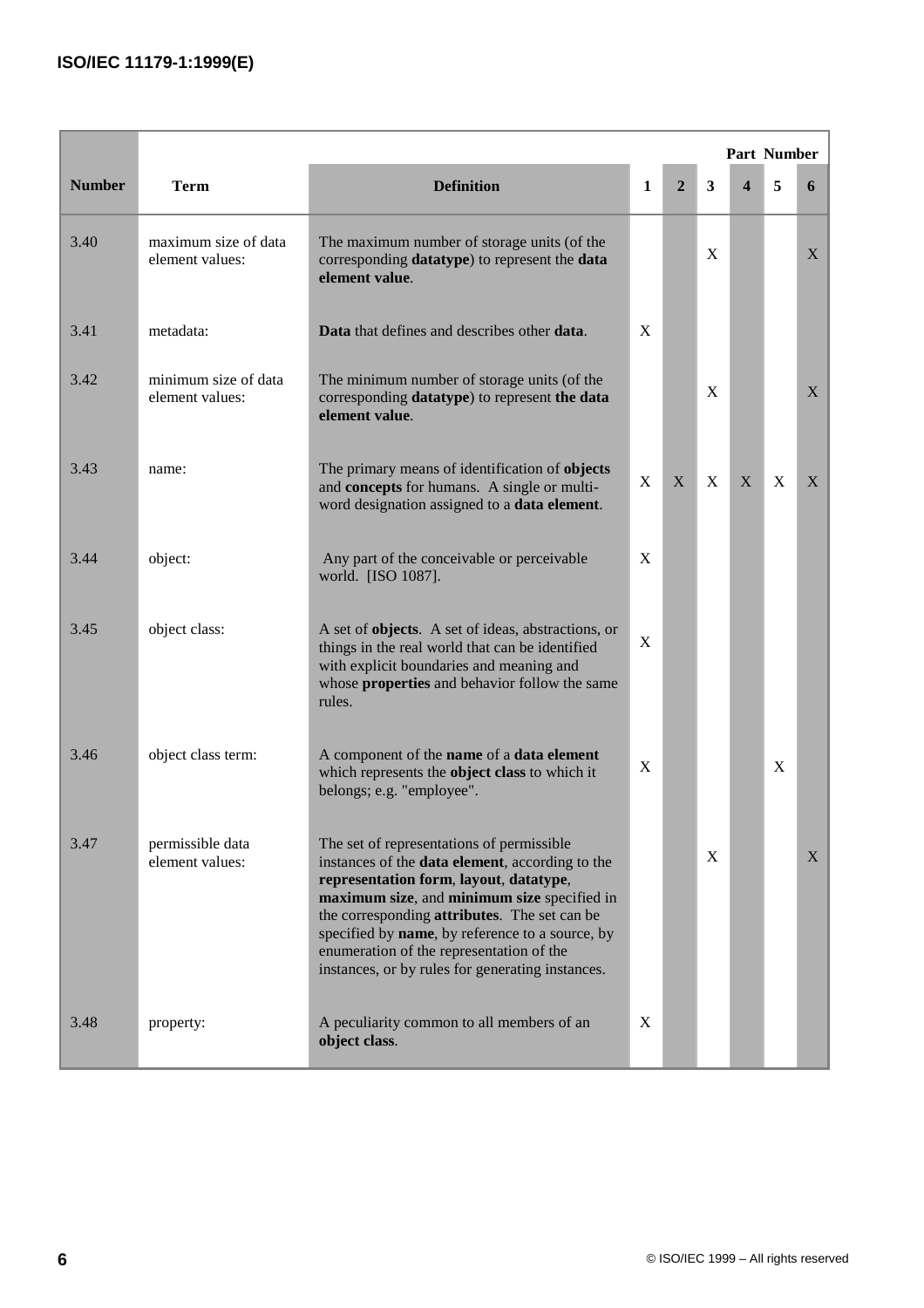|               |                                             |                                                                                                                                                                                                                            |   |              |   | <b>Part Number</b> |             |   |
|---------------|---------------------------------------------|----------------------------------------------------------------------------------------------------------------------------------------------------------------------------------------------------------------------------|---|--------------|---|--------------------|-------------|---|
| <b>Number</b> | <b>Term</b>                                 | <b>Definition</b>                                                                                                                                                                                                          | 1 | $\mathbf{2}$ | 3 | $\boldsymbol{4}$   | 5           | 6 |
| 3.49          | property term:                              | A component of the data element name which<br>expresses a <b>property</b> of an <b>object class</b> . (A<br>component of the name of a data element<br>which expresses the category to which the data<br>element belongs.) | X |              |   |                    | X           |   |
| 3.50          | qualifier:                                  | A term that helps define and render a <b>concept</b><br>unique.                                                                                                                                                            | X |              |   |                    |             |   |
| 3.51          | qualifier term:                             | A word or words which help define and<br>differentiate a name within the database.                                                                                                                                         |   |              |   |                    | X           |   |
| 3.52          | recorded data element:                      | A submitted <b>data element</b> which contains all<br>mandatory attributes and has been recorded<br>but the contents may not meet the quality<br>requirements specified in other parts of<br><b>ISO/IEC 11179.</b>         | X |              |   |                    |             | X |
| 3.53          | register:                                   | A set of files (paper, electronic, or a<br>combination) containing the assigned data<br>elements and the associated information. See<br>also data element registry.                                                        |   |              |   |                    |             | X |
| 3.54          | registration:                               | The assignment of an unambiguous identifier<br>to a data element in a way that makes the<br>metadata about those data elements available<br>to interested parties.                                                         | X |              |   |                    |             | X |
| 3.55          | registration applicant:                     | An organization, individual, etc, which requests<br>the assignment of an identifier from a<br>registration authority.                                                                                                      | X |              |   |                    |             |   |
| 3.56          | registration authority<br>$(RA)$ :          | An organization authorized to register data<br>elements or other objects.                                                                                                                                                  | X |              | X |                    | $\mathbf X$ | X |
| 3.57          | registration authority<br>identifier (RAI): | An identifier assigned to a registration<br>authority.                                                                                                                                                                     | X |              | X |                    | X           | X |
| 3.58          | registration status:                        | A designation of the position in the<br>registration life-cycle of a data element.                                                                                                                                         | X |              | X |                    |             | X |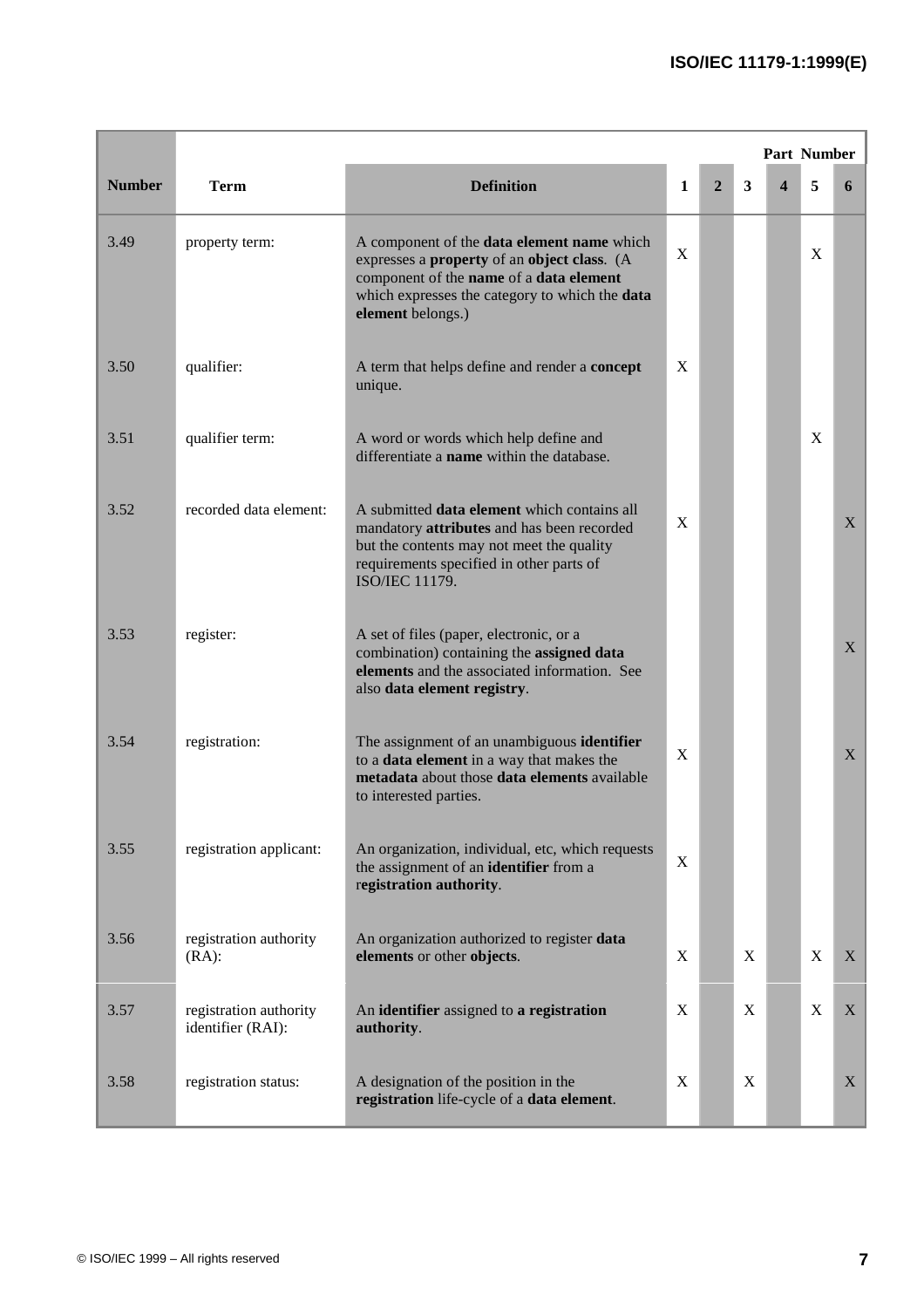|               |                                     |                                                                                                                                                                              |   |                |   | Part Number |   |   |
|---------------|-------------------------------------|------------------------------------------------------------------------------------------------------------------------------------------------------------------------------|---|----------------|---|-------------|---|---|
| <b>Number</b> | <b>Term</b>                         | <b>Definition</b>                                                                                                                                                            | 1 | $\overline{2}$ | 3 | 4           | 5 | 6 |
| 3.59          | related data reference:             | A reference between a <b>data element</b> and any<br>related <b>data</b> .                                                                                                   |   |                | X |             |   | X |
| 3.60          | representation:                     | The combination of a value domain, datatype,<br>and, if necessary, a unit of measure or a<br>character set.                                                                  | X |                |   |             |   |   |
| 3.61          | representation category:            | Type of symbol, character, or other designation<br>used to represent a data element.                                                                                         |   |                | X |             |   | X |
| 3.62          | representation term:                | A component of a data element name which<br>describes the form of representation of the<br>data element.                                                                     | X |                |   |             | X |   |
| 3.63          | responsible<br>organization:        | The organization or unit within an organization<br>that is responsible for the contents of the<br>mandatory attributes by which the data<br>element is specified.            |   |                | X |             |   | X |
| 3.64          | semantics:                          | The branch of linguistic science which deals<br>with the meaning of words (Webster).                                                                                         | X |                |   |             | X |   |
| 3.65          | separator:                          | A symbol or space enclosing or separating<br>components within a name; a delimiter.                                                                                          |   |                |   |             | X |   |
| 3.66          | standardized data<br>element:       | A certified data element within the data<br>element registry that is preferred for use.                                                                                      | X |                |   |             |   | X |
| 3.67          | structure set:                      | A method of placing objects in context,<br>revealing relationships to other objects.<br>Examples include entity-relationship models,<br>taxonomies, and ontologies.          |   |                |   |             | X |   |
| 3.68          | submitting organization<br>$(SO)$ : | The organization or unit within an organization<br>that has submitted the data element for<br>addition, change, cancellation, or withdrawal in<br>the data element registry. |   |                | X |             |   | X |
| 3.69          | synonymous name:                    | Single or multi-word designation that differs<br>from the given name, but represents the same<br>data element concept.                                                       |   |                | X |             |   | X |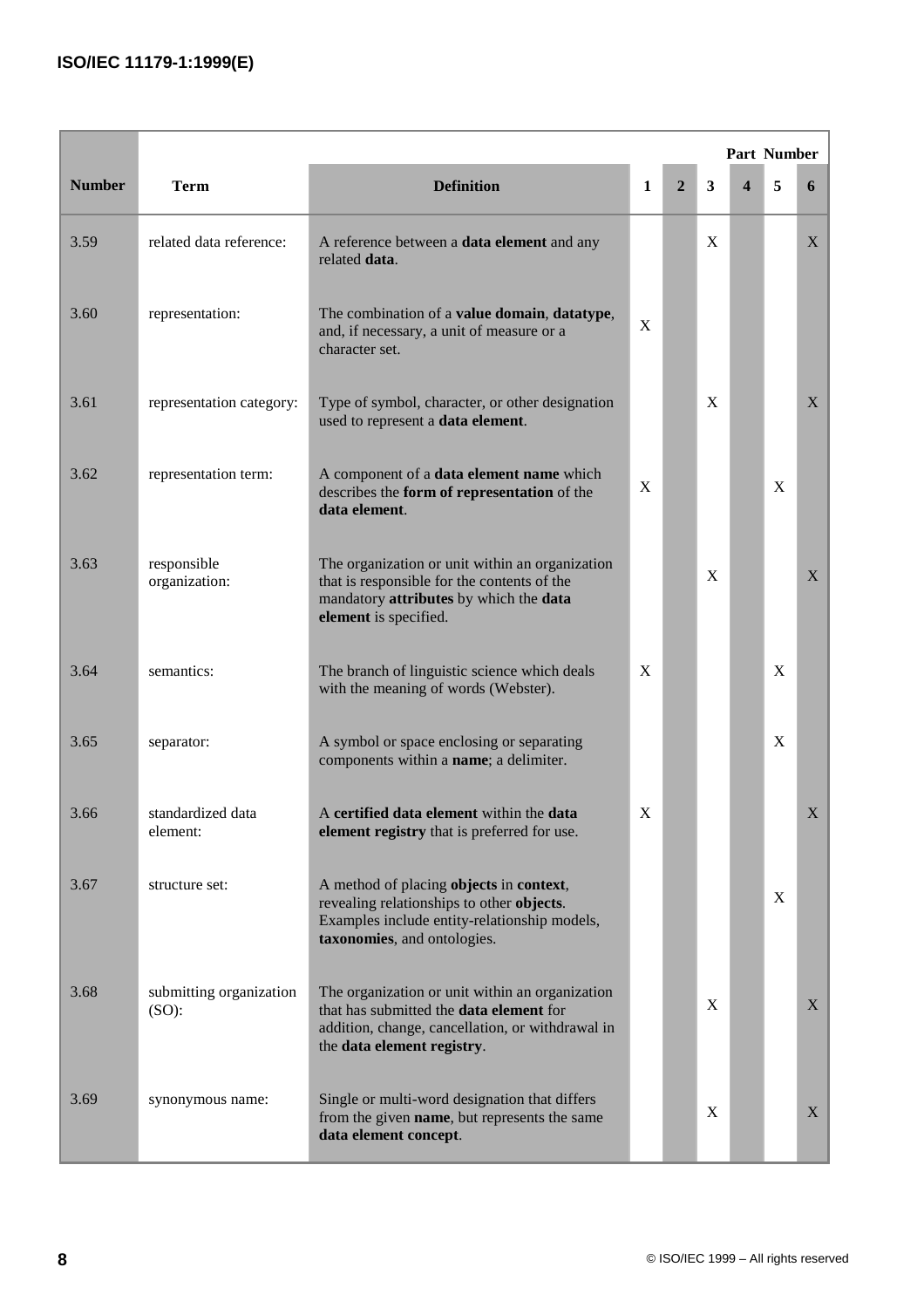|               |                          |                                                                                                                                                                                                                                                       |   |                |   | <b>Part Number</b>      |   |              |
|---------------|--------------------------|-------------------------------------------------------------------------------------------------------------------------------------------------------------------------------------------------------------------------------------------------------|---|----------------|---|-------------------------|---|--------------|
| <b>Number</b> | <b>Term</b>              | <b>Definition</b>                                                                                                                                                                                                                                     | 1 | $\overline{2}$ | 3 | $\overline{\mathbf{4}}$ | 5 | 6            |
| 3.70          | syntax:                  | The structure of expressions in a language, and<br>the rules governing the structure of a language.<br>The relationships among characters or groups of<br>characters, independent of their meanings or the<br>manner of their interpretation and use. | X |                |   |                         | X |              |
| 3.71          | taxonomy:                | Classification according to presumed natural<br>relationships among types and their subtypes.                                                                                                                                                         | X | X              |   |                         |   |              |
| 3.72          | term:                    | Designation of a defined concept in a special<br>language by a linguistic expression. [ISO/IEC<br>1087]                                                                                                                                               | X |                |   |                         |   |              |
| 3.73          | thesaurus:               | A controlled vocabulary arranged in a given<br>order in which relationships among terms are<br>displayed and identified.                                                                                                                              | X |                |   |                         | X |              |
| 3.74          | type of relationship:    | An expression that characterizes the<br>relationship between the data element and<br>related data.                                                                                                                                                    |   |                | X |                         |   | X            |
| 3.75          | value domain:            | A set of permissible values.                                                                                                                                                                                                                          | X |                |   |                         |   |              |
| 3.76          | version:                 | The identification of an issue of a <b>data element</b><br>specification in a series of evolving data<br>element specifications within a registration<br>authority.                                                                                   |   |                | X |                         |   | X            |
| 3.77          | version identifier (VI): | An identifier assigned to a version under<br>which a data element registration is submitted<br>or updated.<br>NOTE: Part 5, same as version.                                                                                                          |   |                | X |                         | X | $\mathbf{X}$ |
|               |                          |                                                                                                                                                                                                                                                       |   |                |   |                         |   |              |

### **4. Abbreviations**

| $CASE -$ | Computer-Aided Software Engineering |
|----------|-------------------------------------|
| $EDI -$  | Electronic Data Interchange         |
| $ERD -$  | Entity-relationship Diagram         |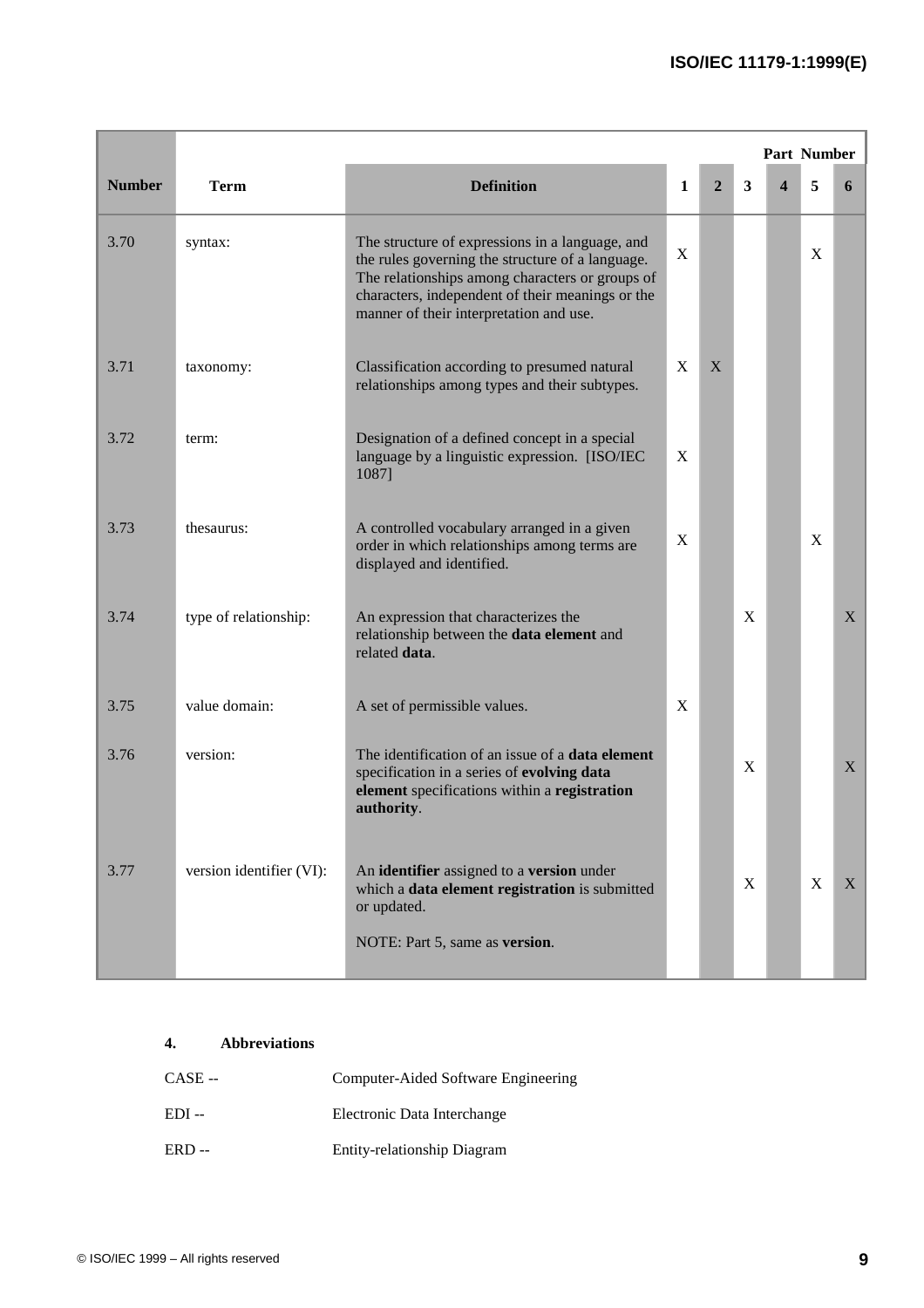| $IEC -$   | International Electrotechnical Commission       |
|-----------|-------------------------------------------------|
| $ISO -$   | International Organization for Standardization  |
| $JTC1 -$  | Joint Technical Committee 1                     |
| $OSIE --$ | <b>Open Systems Interconnection Environment</b> |
| $RA -$    | <b>Registration Authority</b>                   |
| RDBMS-    | Relational Database Management System           |
| $SC32 -$  | ISO/IEC JTC1/Sub-committee 32                   |
| $SDLC -$  | Software Development Life Cycle                 |

#### **5. Methodology Independence**

It is recognized that different methodologies are used to derive application-oriented data elements. Data modeling, alone, has numerous methodological approaches (e.g., Information Engineering and object-oriented) for identifying and forming data elements. This data specification standard, including its six parts, is independent of any data element derivation methodology or technique. Since the standard applies to all data elements, it can be used equally well in any approach to data element creation.

#### **6. Fundamental Concepts of Data Elements**

For the purposes of ISO/IEC 11179, a data element is composed of three parts as follows:

- the **object class** is a set of ideas, abstractions, or things in the real world that can be identified with explicit boundaries and meaning and whose properties and behavior follow the same rules;
- the **property** is a peculiarity common to all members of an object class; and
- the **representation** describes how the data are represented, i.e. the combination of a value domain, datatype, and, if necessary, a unit of measure or a character set.

Object classes are the things about which we wish to collect and store data. Examples of object classes are cars, persons, households, employees, orders, etc. However, it is important to distinguish the actual object class from its name. Ideas simply expressed in one natural language (English), may be more difficult in another (Chinese), and vice-versa. For example, "women between the ages of 15 and 45 who have had at least one live birth in the last 12 months" is a valid object class not easily named in English. Nevertheless, object classes can be formed by combining two or more other object classes. This example combines the notions of "people between the ages of 15 and 45" with "women who have had at least one live birth in the last 12 months".

Properties are what humans use to distinguish or describe objects. Examples of properties are color, model, sex, age, income, address, price, etc. Again, properties may need to be described using multiple words, depending on the natural language in use.

The most important aspect of the representation part of a data element is the value domain. A **value domain** is a set of permissible (or valid) values for a data element. For example, the data element representing annual household income<sup>1</sup> may have the set of non-negative integers (with units of dollars) as a set of valid values. This is an example of a **non-enumerated domain**. Alternatively, the valid values may be a pre-specified list of categories with some identifier for each category, such as:

<sup>&</sup>lt;sup>1</sup>Part 5 of ISO/IEC 11179 specifies the inclusion of a representation term in the name of a data element, so annual household income is not a complete data element name. The omission is intentional.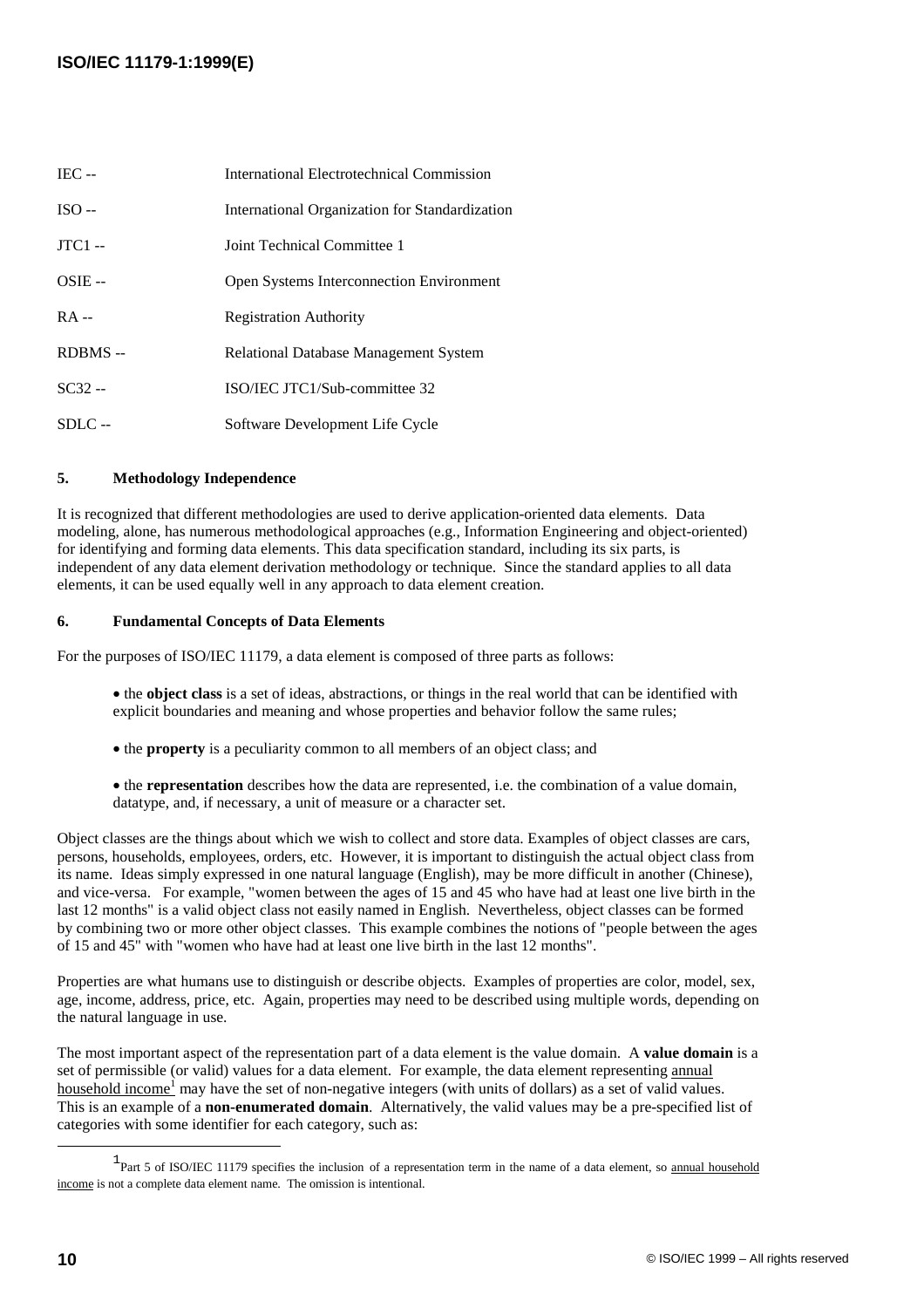| 1                           | \$0           | $-$ \$15,000        |
|-----------------------------|---------------|---------------------|
| $\mathcal{D}_{\mathcal{L}}$ |               | $$15,001 - $30,000$ |
| 3                           |               | $$30,001 - $60,000$ |
| 4                           | $$60,001 - +$ |                     |

This value domain is an example of an **enumerated domain**. In both cases, the same object class and property combination - the annual income for a household - is being measured.

The combination of an object class and a property is a **data element concept** (DEC). A DEC is a concept that can be represented in the form of a data element, described independently of any particular representation. In the examples above, annual household income actually names a DEC, which has two possible representations associated with it. Therefore, a data element can also be seen to be composed of two parts: a data element concept and a representation.

Figure 6-1 illustrates the ideas conveyed in this section.





#### **7. Relationship of Data Elements to Other Data Concepts**

Figure 7-1 provides a simplified representation of levels of data to illustrate those levels in which data elements lie. Data elements appear in databases, files, and transactions sets. Data elements are the fundamental units of data an organization manages, therefore they must be part of the design of databases and files within the organization and all transaction sets the organization builds to communicate data to other organizations.

Within the organization, databases or files are composed of records, segments, tuples, etc. which are composed of data elements. The data elements themselves contain various kinds of data that include characters, images, sound, etc.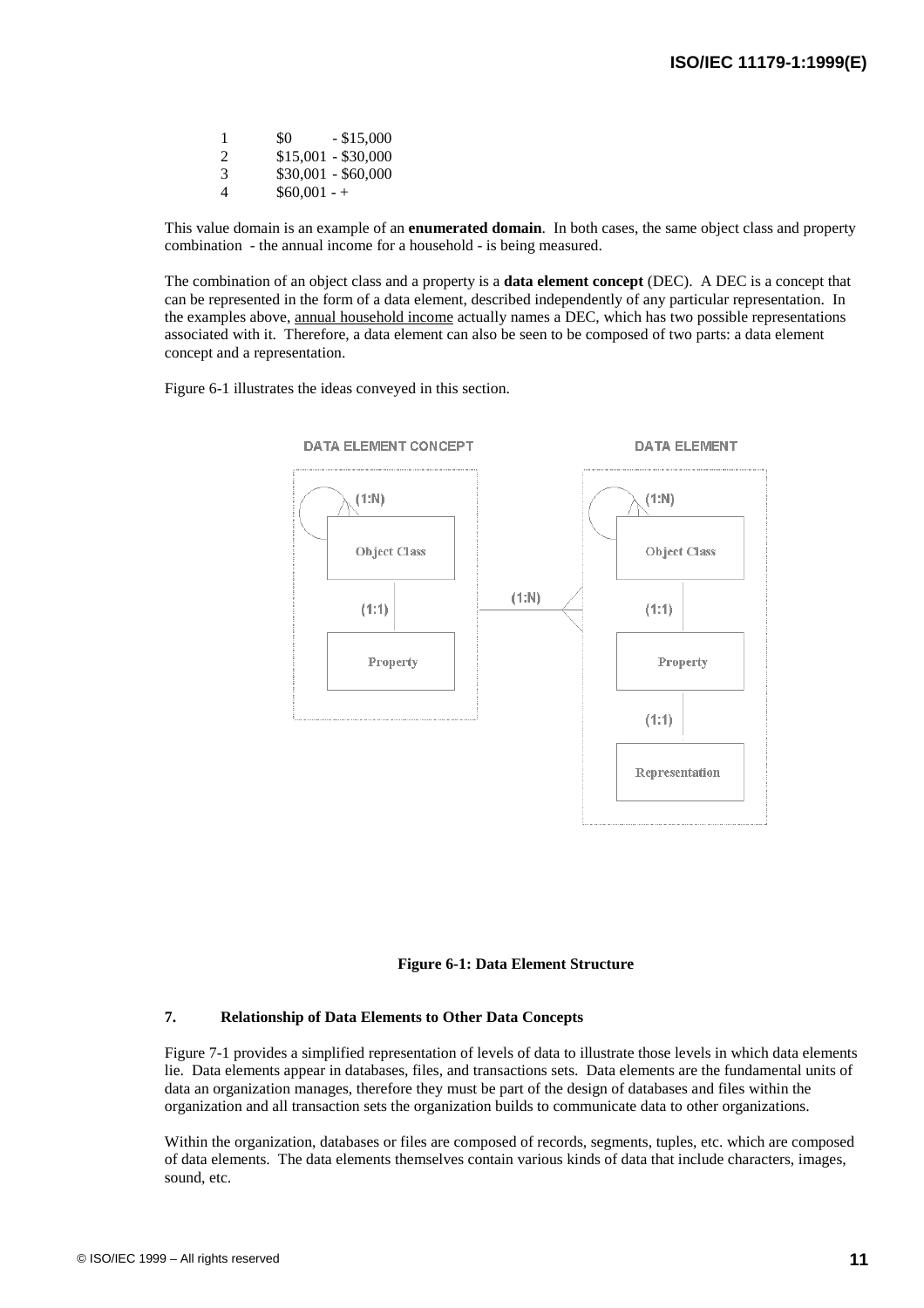When the organization needs to transfer data to another organization, data elements are the fundamental units that make up the transactions sets. Transactions occur primarily between databases or files, but the structure (i.e. the records or tuples) of the files and databases don't have to be the same across organizations. So, the common unit for transferring information (data plus understanding) is the data element.



**Figure 7-1: Data Elements in Levels of Data**

#### **8. Overview of ISO/IEC 11179, Parts 1-6**

#### **8.1. Introduction of Parts**

This clause introduces each part of the multi-part standard ISO/IEC 11179. It summarizes the main points and discusses the importance of each.

#### **8.1.1 Part 1**

ISO/IEC 11179-1, Framework for the Specification and Standardization of Data Elements, introduces and discusses fundamental ideas of data elements essential to the understanding of this set of standards and provides the context for associating the individual parts of ISO/IEC 11179.

#### **8.1.2 Part 2**

Classification for Data Elements, ISO/IEC 11179-2, provides procedures and techniques for associating data element concepts and data elements with classification schemes for object classes, properties and representations.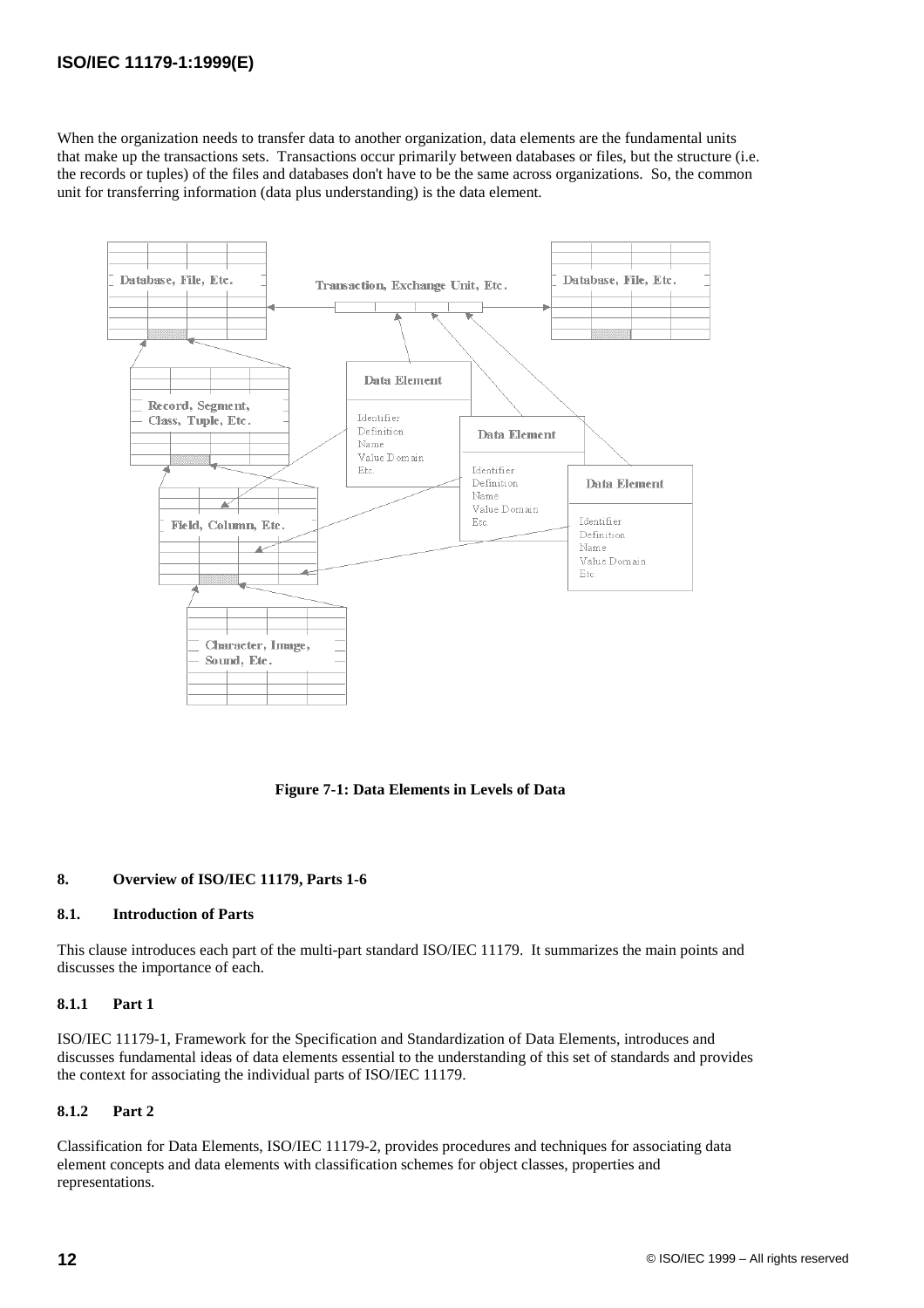These procedures and techniques shall assist Registration Authorities in applying classification schemes that enable them to perform activities such as:

- analyze object classes, data element concepts, and data elements;
- make comparisons within the following categories: object classes, data element concepts, and data elements;
- reduce the variety of data element concepts and data elements;
- define and identify data element concepts and data elements unambiguously;
- assist in the analysis of data elements for the purpose of assigning registration status;
- retrieve data element concepts and data elements from a data element registry;
- recognize relationships among data element concepts and data elements.

ISO/IEC 11179-2 develops a set of principles, methods, and procedures for specifying what is needed (at a minimum) in a taxonomy/ontology for description of object class, property, representation, data element concepts, and data elements (herein called "information elements"). This includes the need for names, nonintelligent identifiers, definitions, and other things that can be captured as attributes. ISO/IEC 11179-2 shows how to go from a taxonomy to attributes and how to use the attributes specified in ISO/IEC 11179-3 as well as other attributes that are needed. Taxonomies are provided in an informative annex. A suggested set of qualifiers that could be applied to the property information element and a set of qualifiers for the representation information element are provided. The qualifier sets are accompanied with an explanation of how to address synonym and homonym problems. ISO/IEC 11179-2 also shows how information elements relate to taxonomies and how the pertinent taxonomic information can be used to describe the above information elements.

#### **8.1.3 Part 3**

Basic Attributes of Data Elements, ISO/IEC 11179-3, specifies attributes of data elements. It is limited to a set of basic attributes for data elements, independent of their usage in application systems, databases, data interchange messages, etc.

The increased use of data processing and electronic data interchange heavily relies on accurate, reliable, controllable, and verifiable data recorded in databases. One of the prerequisites for a correct and proper use and interpretation of data is that both users and owners of data have a common understanding of the meaning and representation of the data elements. To guarantee a shared view of data elements, a number of basic attributes have to be defined.

The basic attributes specified are applicable for the following main activities:

- a) definition and specification of the contents of data element dictionaries;
- b) design and specification of application-oriented data models, databases, and messages for data interchange;
- c) actual use of data in communications and information processing systems;
- d) interchanging or referencing among various collections of data elements.

Basic means that they are essential in specifying a data element completely enough to ensure that it will be applicable for a variety of functions, such as:

- design of information processing systems;
- retrieval of data from databases;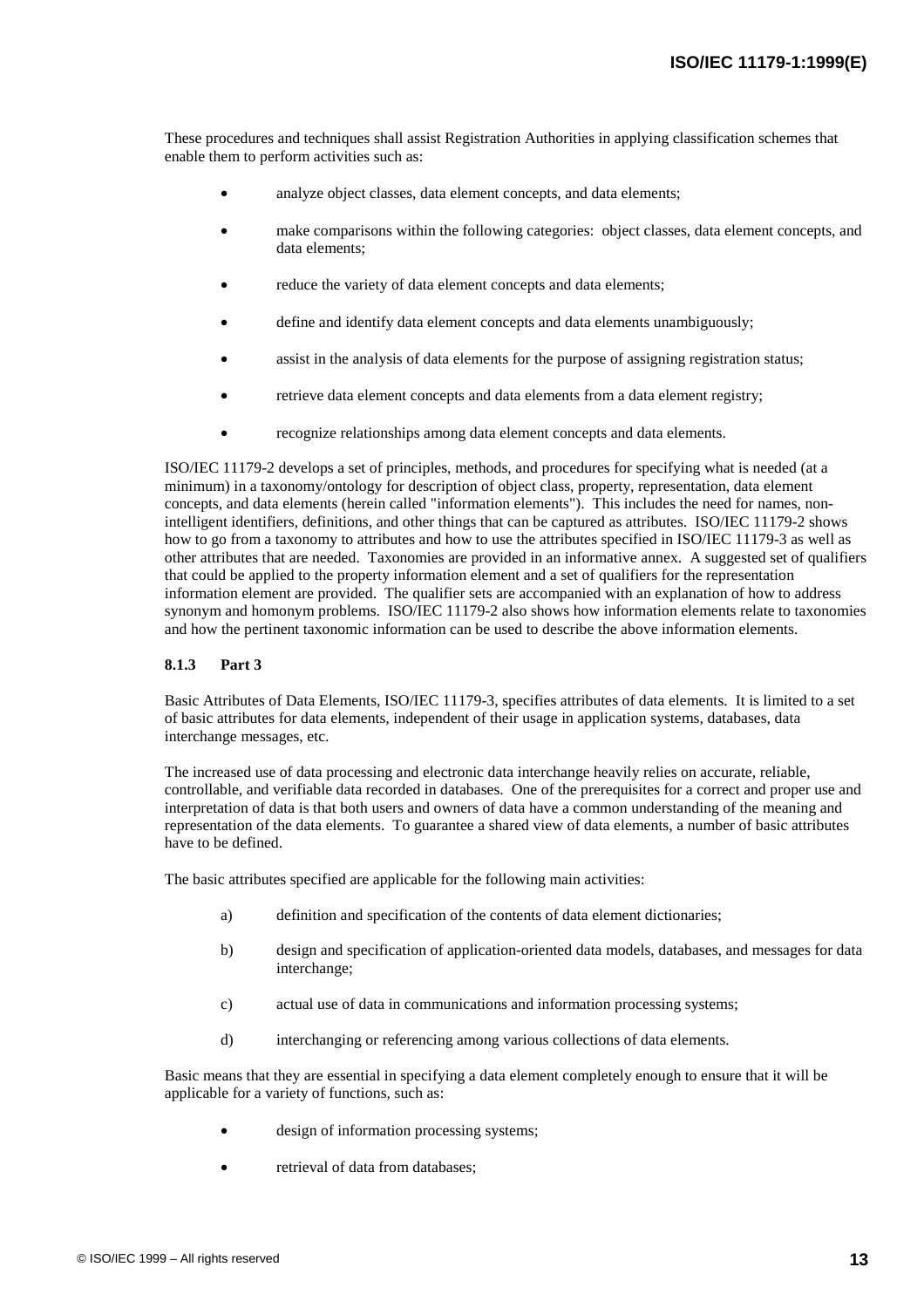- design of EDI-messages for data interchange;
- maintenance of data element dictionaries;
- data management;
- dictionary design;
- dictionary control;
- use of information processing systems.

Basic also implies that they are independent of any:

- application environment;
- function of a data element (e.g., qualifier, indicator);
- level of abstraction of the meaning (e.g., a representation of a generic concept like 'name of a person' or a representation of a specific concept like 'name of the driver of a truck');
- grouping of data elements;
- method for designing information processing systems or data interchange messages;
- data element registry system.

Basic does not imply that all attributes specified in ISO/IEC 11179-3 are required in all cases. Distinction is made between those basic attributes that are:

- $\bullet$  mandatory always required<sup>2</sup>;
- conditional: required to be present under certain specified conditions;
- optional allowed but not required.

#### **8.1.4 Part 4**

Rules and Guidelines for the Formulation of Data Definitions, ISO/IEC 11179-4, provides guidance on how to develop unambiguous data element definitions. A number of specific rules and guidelines are presented in ISO/IEC 11179-4 that specify exactly how a data element definition should be formed. A precise, well-formed definition is one of the most critical requirements for shared understanding of a data element; well-formed definitions are imperative for the exchange of information. Only if every user has a common and exact understanding of the data element can it be exchanged trouble-free.

#### **8.1.5 Part 5**

Naming and Identification Principles for Data Elements, ISO/IEC 11179-5, provides guidance for the identification of data elements. Identification is a broad term for designating, or identifying, a particular data element. Identification can be accomplished in various ways, depending upon the use of the identifier. Identification includes the assignment of numerical identifiers that have no inherent meanings to humans; icons (graphic symbols to which meaning has been assigned); and names with embedded meaning, usually for human understanding, that are associated with the data element's definition and value domain.

<sup>&</sup>lt;sup>2</sup> Required to record data elements. ISO/IEC 11179-3 does not address recording the subsets of attributes required to record data element concepts.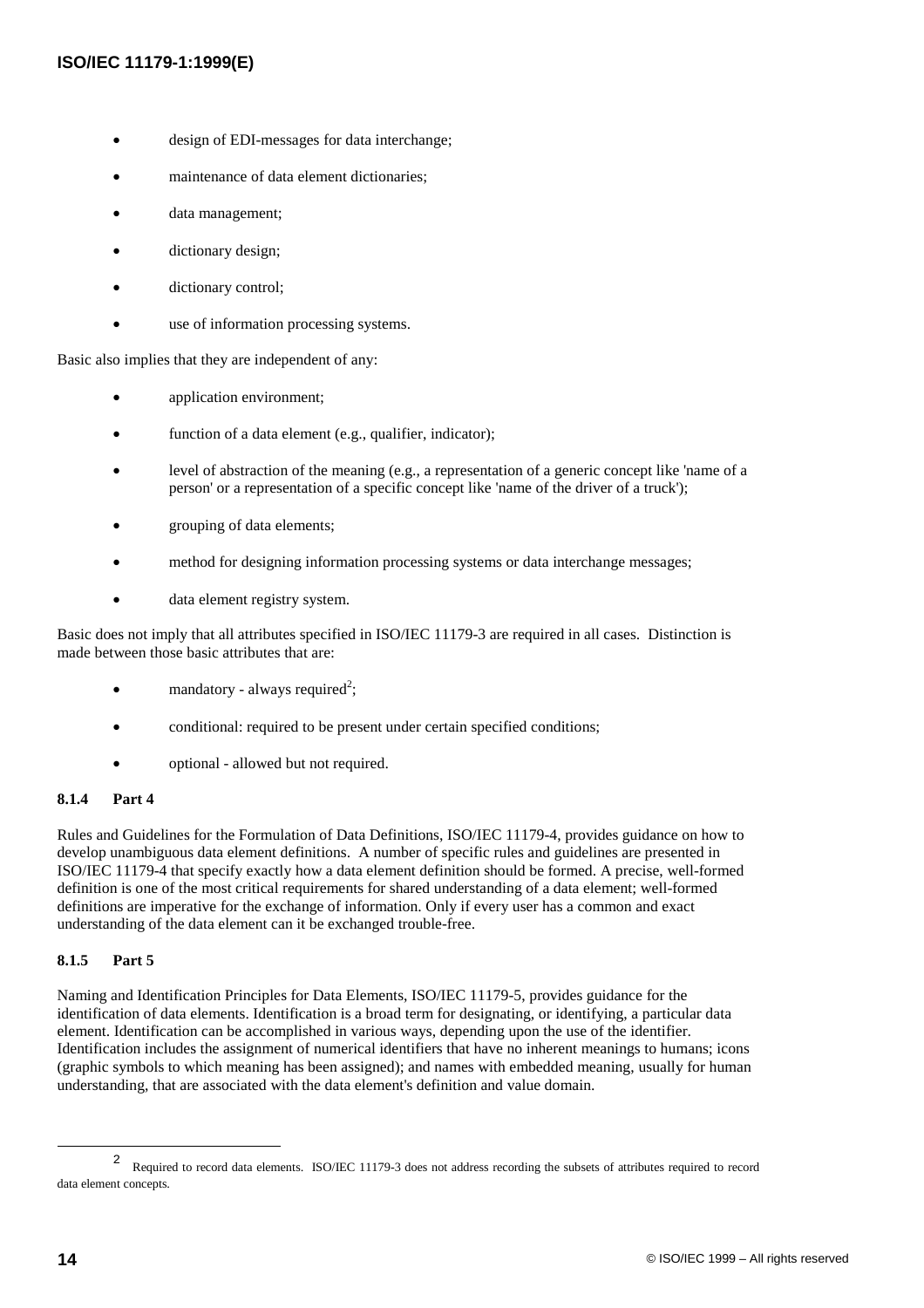Names are semantic, natural language labels given to data elements, and variations of these labels serve different functions. Some names are for human usage and comprehension; some names are for use in a particular physical system environment. Names are often user established and vary from one user to the other. The principles in ISO/IEC 11179-5 describe the various functions of names and how names are used. One and only one identifier is required for each data element within a Registration Authority. The identifier does not change as long as the meaning and type of representation of the data element remains unchanged. Identifiers are unique only within a Registration Authority. ISO/IEC 11179 does not specify the format or the content of identifiers.

Each data element may be given many names - each with meaning within a particular context. Structured names may be registered for data management, a preferred name may be specified by the enterprise, many common names may be familiar to various user groups, shortened names may be registered for software applications, etc. A naming convention is enforced within each context. This convention may be different between contexts. Along with each name for a data element, the description of the context must be provided.

One type of structured name may be derived from the classification scheme described in ISO/IEC 11179-2. The components of this name come from the three classification taxonomies: Object Class, Property, and Representation. By assembling the name of each taxon along with some descriptive qualifiers, a data element name can be built. This name can be valuable for assisting the user to find or place a data element in a taxonomy intuitively. However, it is not invariant and is not dependable as a unique identifier.

ISO/IEC 11179-5 addresses identifying and naming data elements. Although the same principles should apply, it does not specifically address names or identifiers for representations, properties, or object classes.

#### **8.1.6 Part 6**

Registration of Data Elements, ISO/IEC 11179-6, provides instruction on how a registration applicant may register a data element with a central Registration Authority and the allocation of unique identifiers for each data element. Maintenance of data elements already registered is also specified in this document.

The uniqueness of a registered data element is determined by the combination of the Registration Authority Identifier, the unique identifier assigned to a data element within a Registration Authority, and the version. They are also included in widely available Registries of data elements. Each registry is maintained by a Registration Authority to which data elements logically and functionally belong. For example, data elements related to chemical matter would likely be registered under a Chemical Manufacturer Registration Authority. The Registries should be indexed and constructed so that those designing applications or messages, such as EDI, can ascertain easily whether a suitable data element already exists. Where it is established that a new data element is essential, the procedure should encourage its derivation from an existing entry with appropriate modifications, thus avoiding unnecessary variations in the way similar data elements are constructed. Registration will also allow two or more data elements serving an identical function to be identified, and more importantly, it will identify situations where similar or identical names are in use for data elements that are significantly different in one or more respects.

Registration is more complex than a binary status simply indicating whether a data element is either registered or not. Although it is tempting to insist that only "good" data may be registered, that is not practical. Therefore, improvement in the quality of registered data is divided into three levels (called registration status): recorded data element, certified data element, and standardized data element. In addition, there are status levels for administration between each of these quality levels. Collectively, these status levels are called administrative status. They indicate the point in the registration life cycle currently attained by a registered data representation.

#### **8.2 Basic Principles for Applying ISO/IEC 11179, Parts 1-6.**

Each Part of ISO/IEC 11179 assists in a different aspect of data element formulation, and each Part shall be used in conjunction with the other Parts. ISO/IEC 11179-1, *Framework*, establishes the relationships among the Parts and gives guidance on their usage as a whole. ISO/IEC 11179-3, *Basic Attributes of Data Elements*, specifies a set of mandatory metadata items a registration applicant shall provide for each data element. In addition, a list of potential additional items for use as needed is provided. Detailed characteristics of each basic attribute are given. Because of their importance to a data element, two of the mandatory attributes, definition and identification, are given special and extensive treatment in separate documents: ISO/IEC 11179-4, *Rules and Guidelines for the Formulation of Data Definitions* and ISO/IEC 11179-5, *Naming and Identification Principles*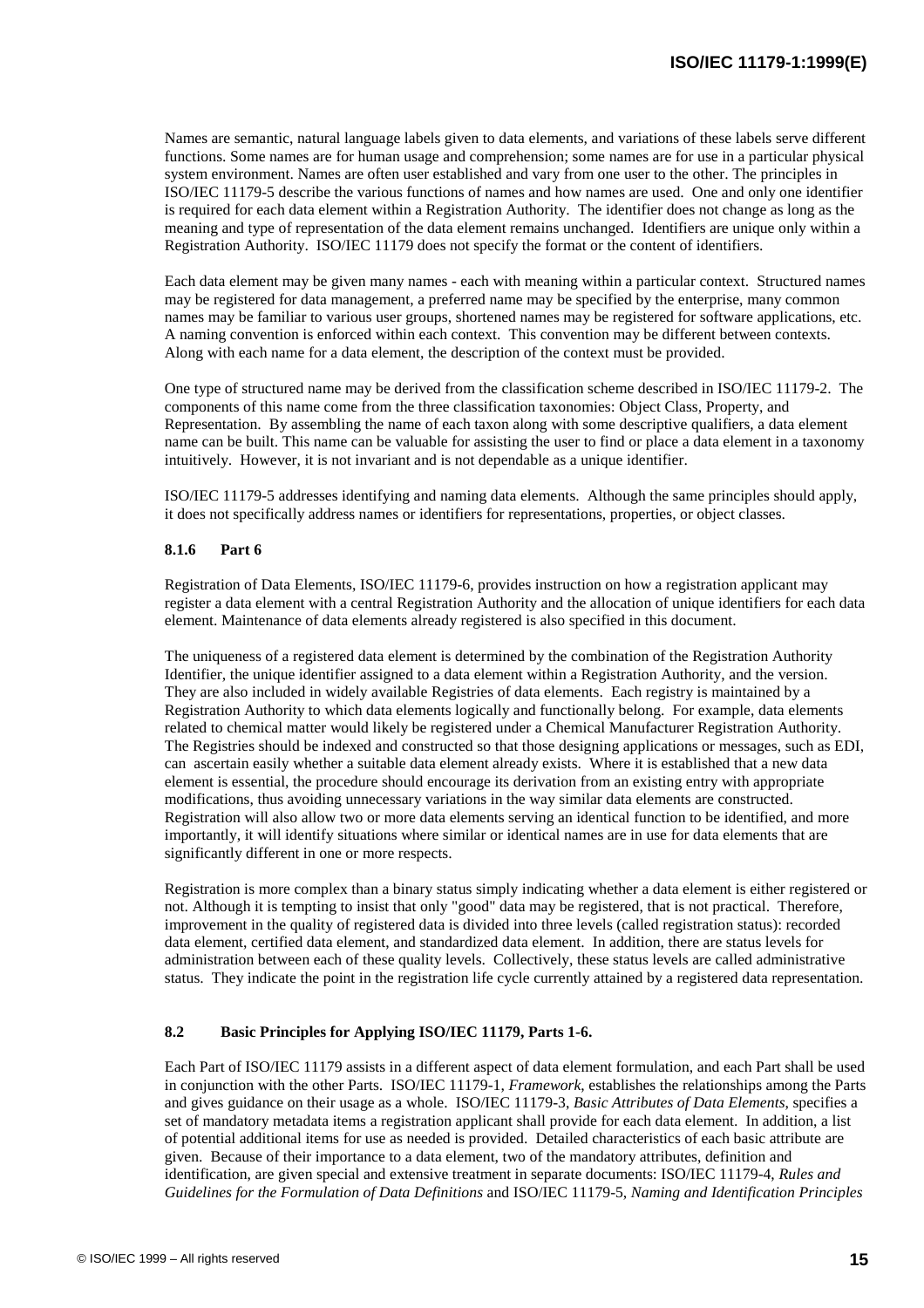*for Data Elements*.

The document on definitions shall be followed when constructing data element definitions. A data element's identification shall follow principles set forth in ISO/IEC 11179-5. ISO/IEC 11179-2, *Classification for Data Elements*, specifies a set of attributes for use in development of classification schemes for data elements and their components. On completion of a data element's formulation, it can be registered with a Registration Authority where it shall be maintained in a Data Element Registry. ISO/IEC 11179-6, *Registration of Data Elements*, provides guidance on these procedures.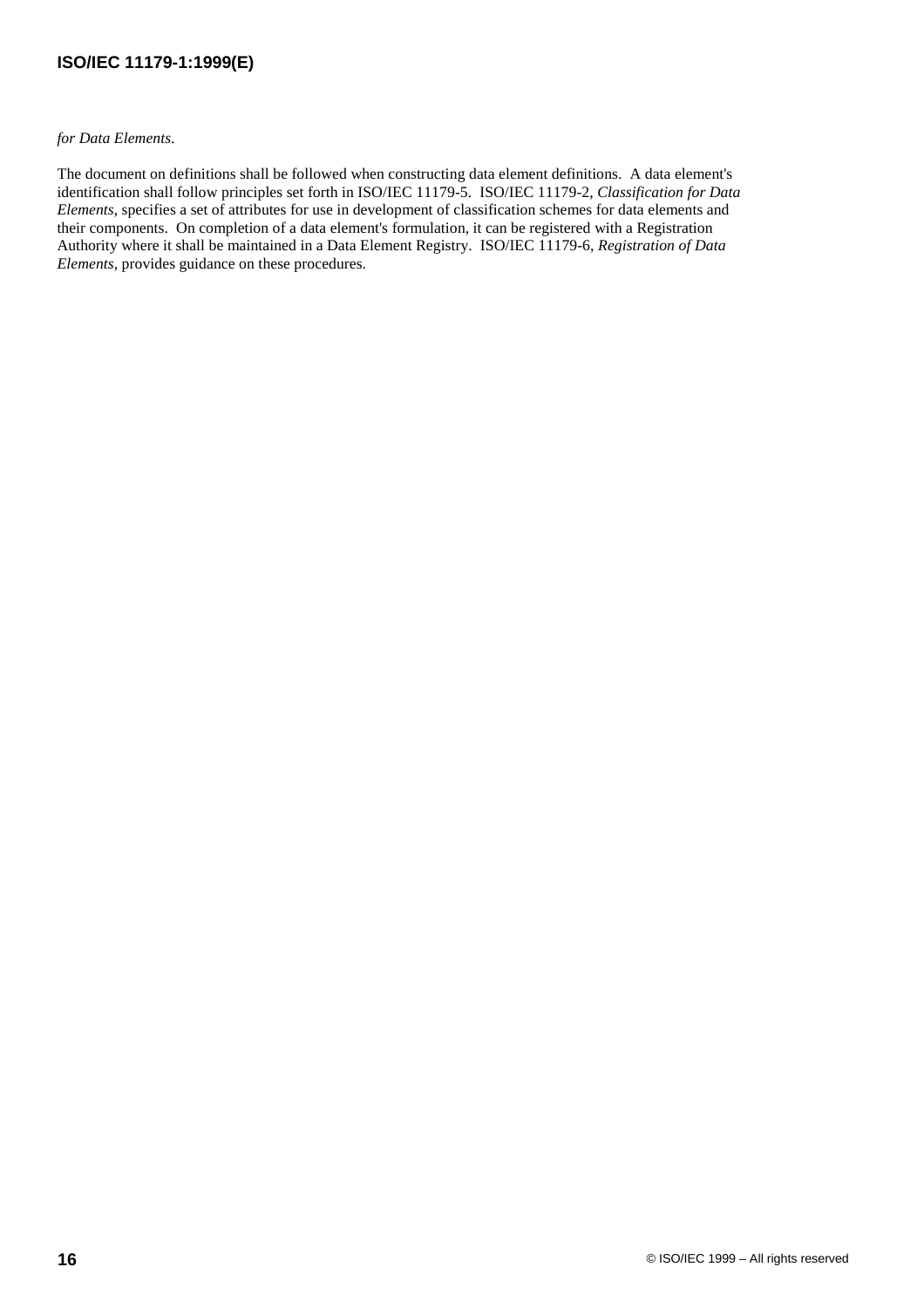### **Annex A** (informative)

#### **Fundamental Concepts of Data Representation and Management**

This annex introduces the fundamental ideas upon which ISO/IEC 11179, Parts 2-6, have been based.

#### **A.1 Data Elements**

A data element is a special member of the broad notion called data. In general, data is a **representation** of facts, ideas, or instructions. Data is collected, organized, recorded, processed, and stored in a retrievable form. Data must also be suitable for communication, interpretation, or processing by human or automated means.

There are many constructs used to organize data. There are data composites, entities, files, object classes, objects, records, relations, relationships, rows, segments, subject areas, tables, and tuples. None of these are analogous to data elements, but may include or be supported by some database implementation or logical modeling equivalent of data elements.

Bytes and bits are also components of data. Although they may be used to record data elements in an electronic medium, they do not correspond to data elements. In a database, a data element may be implemented as a field or column. In Chen's ER data model, it is an attribute (see Figure A-5). A data element then is a single unit of data that in a certain context is considered indivisible. It is a unit of data representing a single fact about a type of object (object class) in the natural world. (For example, a one character code with allowed values of "M" or "S" representing the marital status attribute of an "employee" object class.) It cannot be decomposed into more fundamental segments of information that have useful meanings within the scope of its application. Data elements are thus defined as relevant to the user within the user's universe of discourse. Data elements are electronic or written representations of the properties of natural-world object classes.

#### **A.1.1 Representation**

**A property may be incarnated by some symbol set that can be interpreted by humans.** A single property can be represented by several alternate data elements or even groups of data elements (usually called a data composite or occasionally a data aggregate or chained data elements). A property can thus be symbolized by either a data composite made up of a group of data elements, or a single data element.

#### **A.1.2 Common Usage**

All data practitioners and theorists can relate to the idea of the data element. The data element is the common link throughout the Software Development Life Cycle (SDLC), no matter what methodology or technology is used. In one of the earliest stages of the SDLC, they are considered attributes of entities (or object classes). Near the end of the SDLC, specific data values are assigned to instances of them as fields or columns. In any phase of the SDLC, data elements are recognizable to software producers and users.

The data element is the smallest unit of data that is shared and held in common. Some of the information system components among which data elements are shared are:

- Enterprise Information Model;
- Data Models;
- Data Flow Diagrams;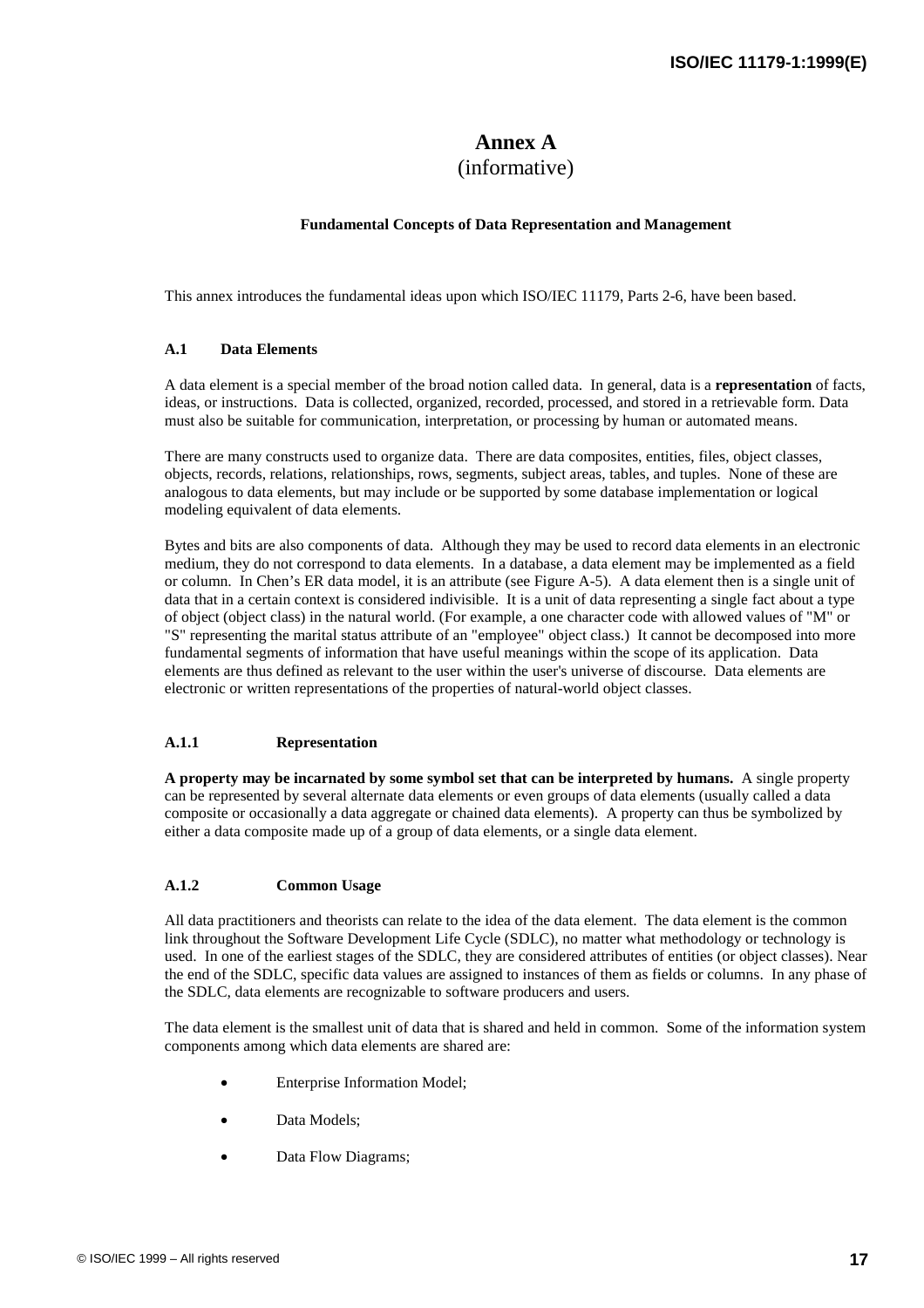- Database Designs (schemas, files, tables);
- Interface Specifications;
- Computer Programs.



**Figure A-1: Data Element Structure**

#### **A.1.2.1 Data Elements in Data Models**

The term "data element" was in common use long before the arrival of data modeling. The units of data used to represent the information needed to conduct the business of an enterprise have traditionally been called data elements. Data modeling evolved to provide an efficient way to capture the semantics of these data representations.

Figure A-1 depicts how the data element construct and terms used in ISO/IEC 11179 may relate to some more traditional data-modeling terminology.

In a data model, an attribute is a characteristic of an entity (entity type, object class, etc.) that the enterprise chooses to record as data. For each entity, there are often many attributes of interest to the enterprise.

Data models and object models (in the object-oriented paradigm) identify application-context things of interest (entities or objects). Attributes provide information required by the application about these entities and objects. Data elements for use throughout the automated information system environment are representations of these entities or objects and their attributes. Data elements names created from the data model are typically composites of the entity name and the entity attributes names (Figure A-2).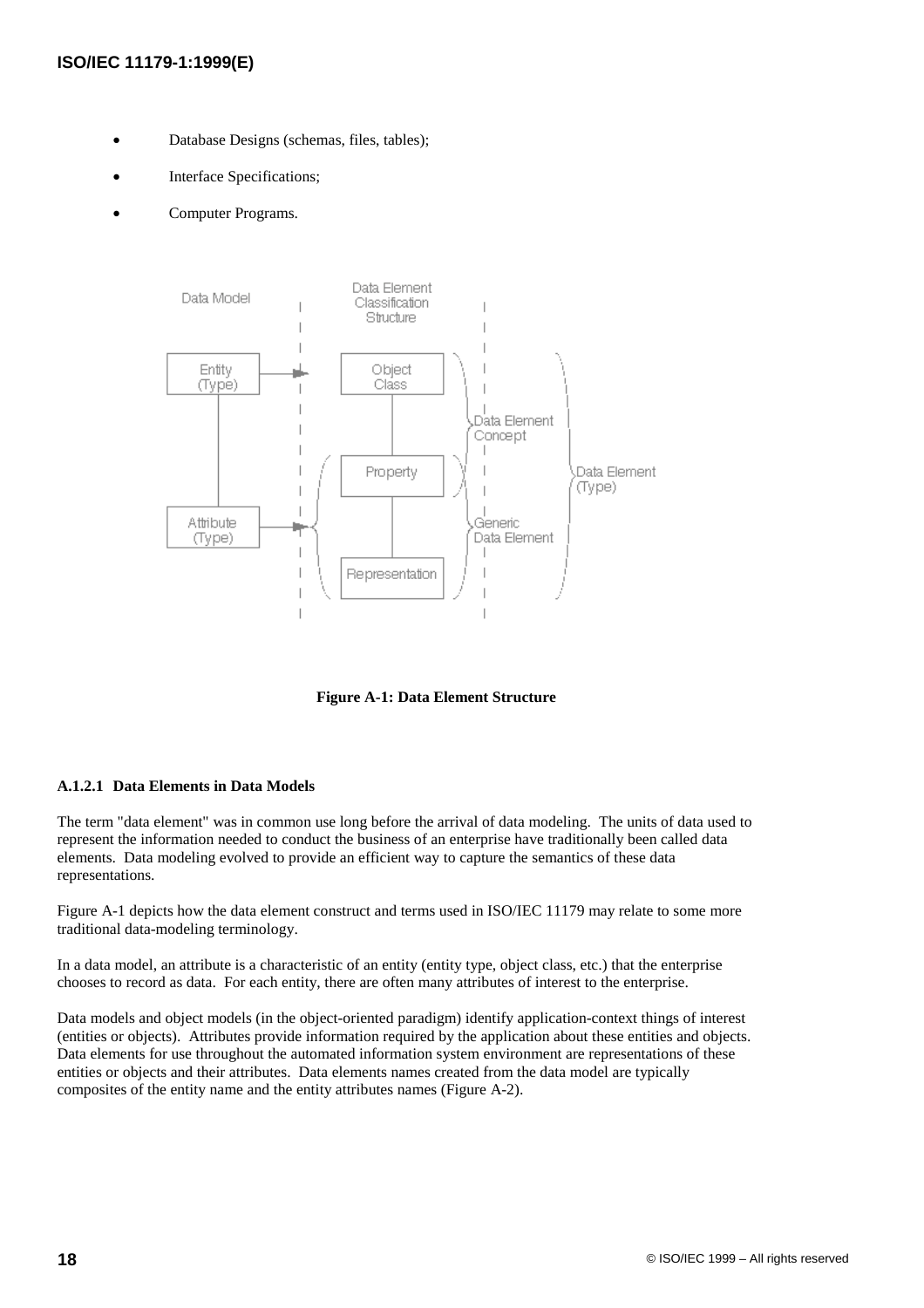| entity            | <b>EMPLOYEE</b>                                 |                  |                                                                                          |
|-------------------|-------------------------------------------------|------------------|------------------------------------------------------------------------------------------|
| <b>attributes</b> | Name<br><b>Identification Number</b><br>Address | data<br>elements | <b>Employee Name</b><br><b>Employee Identification Number</b><br><b>Employee Address</b> |

#### **Figure A-2: Data Elements in a Data Model**

Names of data elements in the object-oriented paradigm are generally created in the same manner. In the object model, class or object names are used in combination with the class or object attributes to produce data element names (Figure A-3). Object models differ from data models in that they may contain additional information about the object or class, such as behavior or operations.

| class            | <b>EMPLOYEE</b>                                 |               |                                                                                          |
|------------------|-------------------------------------------------|---------------|------------------------------------------------------------------------------------------|
| class attributes | Name<br><b>Identification Number</b><br>Address | data elements | <b>Employee Name</b><br><b>Employee Identification Number</b><br><b>Employee Address</b> |
| class behavior   |                                                 |               |                                                                                          |



In a data model or object model, an attribute is thus usually equivalent to a data element (see Figure A-5). It is the representation of a single property of a class of objects in the natural world. However, another school of thought separates the idea of the property of the object class from the representation of the property. Since data elements include representations, it is reasonable and enlightening to isolate the underlying idea that can be grasped by the human mind without relying upon how it is represented in a database, on a screen, on paper, etc. This is consistent with some data-modeling techniques that recognize an attribute as being **associated** with a value domain rather than an attribute **having** a value domain.

In some cases, such as units of measure, there is clearly a difference between an attribute and a data element. For example, "date" is a single point on a time continuum measured to the nearest day. As such, it can be considered a single fact and thus be represented as a single attribute in a data model. However, there are several ways to represent a date. In the U.S., the most common way is: name of month, day of month count, and year count. These are clearly three data elements. However, the same date fact can be represented by a single data element by using the number of days elapsed since some predetermined past date (e.g., Julian Day used by astronomers). Many other examples of single facts that can be represented in more than one way can be demonstrated using units of measure, in one case represented in the English system or the same fact using the metric system.

The conceptual equivalent of a data element has been called: attribute, property, data element concept, logical data element, and business fact. Herein it is referred to as a property to distinguish it from what is often known as an attribute (which usually includes its representational form). **A property, then, is a peculiarity common to all members of an object class.**

The property can be explained with an example. Suppose a tree is a natural-world object in which we are interested. However, we are concerned with any tree, not just a particular tree. The characteristic of trees in which we are interested is their height. **Tree height** is an object class plus a property (data element concept),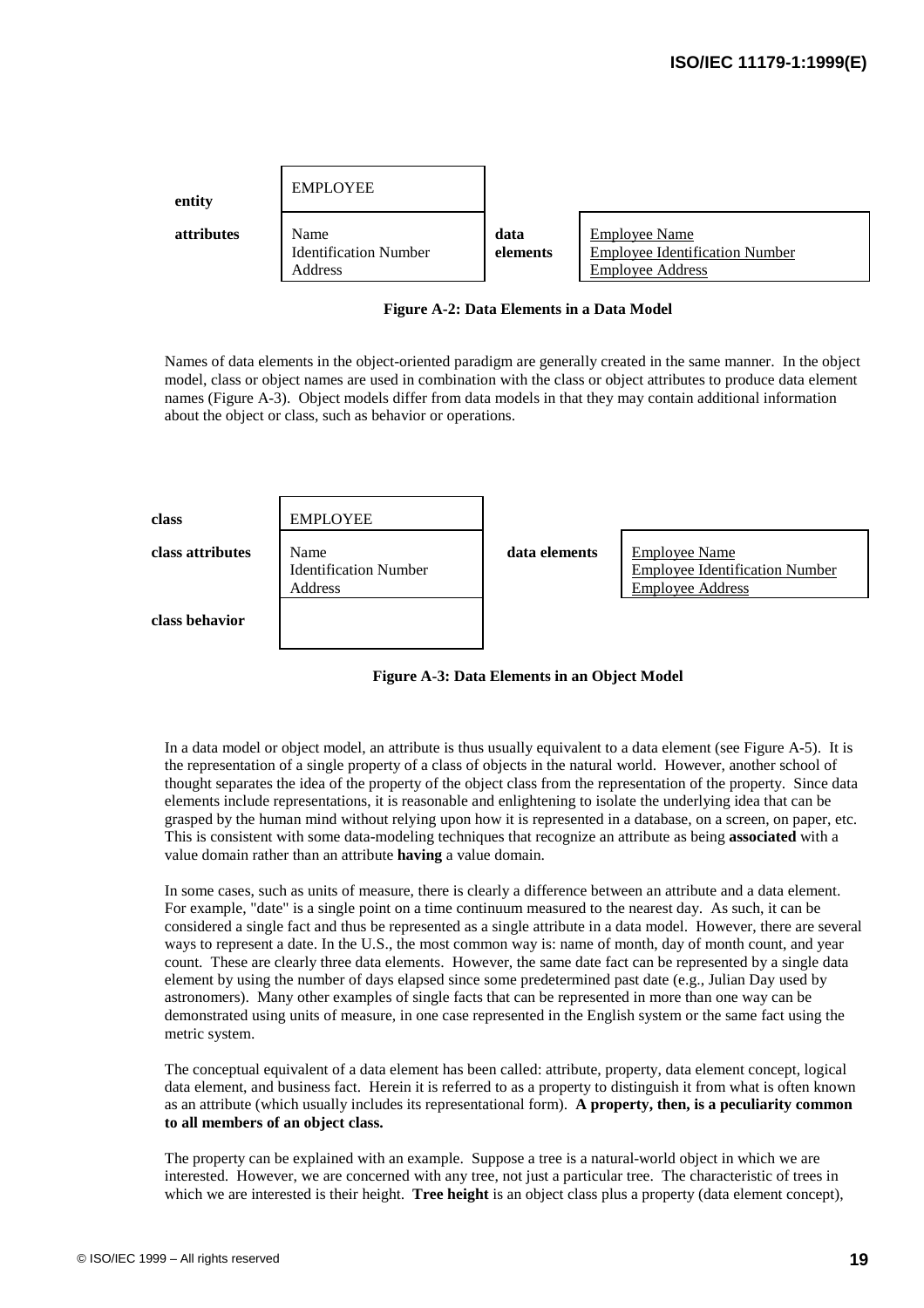but not yet a data element, since the appropriate representational form has not yet been specified. We can then represent the height of a tree by choosing from among the many ways of measuring height.

The term property class might be preferred over property to name that aspect of a data element. A class of objects (object class), e.g. people, doesn't have height; each individual object, i.e. person, has a height. So for the object class called people, height is a property class of that object class. However, the term property conforms to common usage, and is used in this standard.

Sometimes data elements are derived from several constituent parts, where each of the parts are represented as data elements. These derivations can be of many forms. An example is concatenation for the formation of a telephone number from its constituent parts. In the U.S., telephone numbers are uniquely described with ten digits, and these numbers can easily be represented by a data element. However, the telephone companies (and others) need the telephone number separated into area code, exchange code, and line number, making three data elements. Concatenating the area code, exchange code, and line number (in the right way) allows the formation of a data element representing the full telephone number.

Another example of a derivation is an algebraic manipulation. The calculation of a mean (or average) requires the observations and the number of observations. Calculating the average age of persons in a set of people therefore requires a data element representing the ages of persons in the set and a data element representing the number of persons in the set. Then, the obvious arithmetic is carried out through a formula specified by the derivation.

These examples are fairly simple, but it is not hard to imagine much more complicated types of derivations that need to be captured in data elements. The derivation associated with a data element constitutes a powerful way of associating existing data elements with new ones that are needed.

#### **A.1.2.2 Data Elements in Tables**

Data elements in relational databases appear as field labels in tables. Figure A-4 provides an example of data elements in database tables.

| record      | <b>EMPLOYEE</b> |                    |                   |                      |
|-------------|-----------------|--------------------|-------------------|----------------------|
| attribute   | Number          | Last Name          | <b>Birth Date</b> | <b>Salary Amount</b> |
| data values |                 | Rood               | 47/3/4            | 483.00               |
|             | ∠<br>⌒          | Herden<br>Albright | 48/6/3<br>51/7/9  | 501.00<br>490.00     |

#### **Figure A-4: Data Elements in a Database Table**

#### **A.1.2.3 Data Elements in Data Management Tool**s

The following table (Figure A-5) identifies terms in data management tools that are usually associated with data elements (those in bold caps).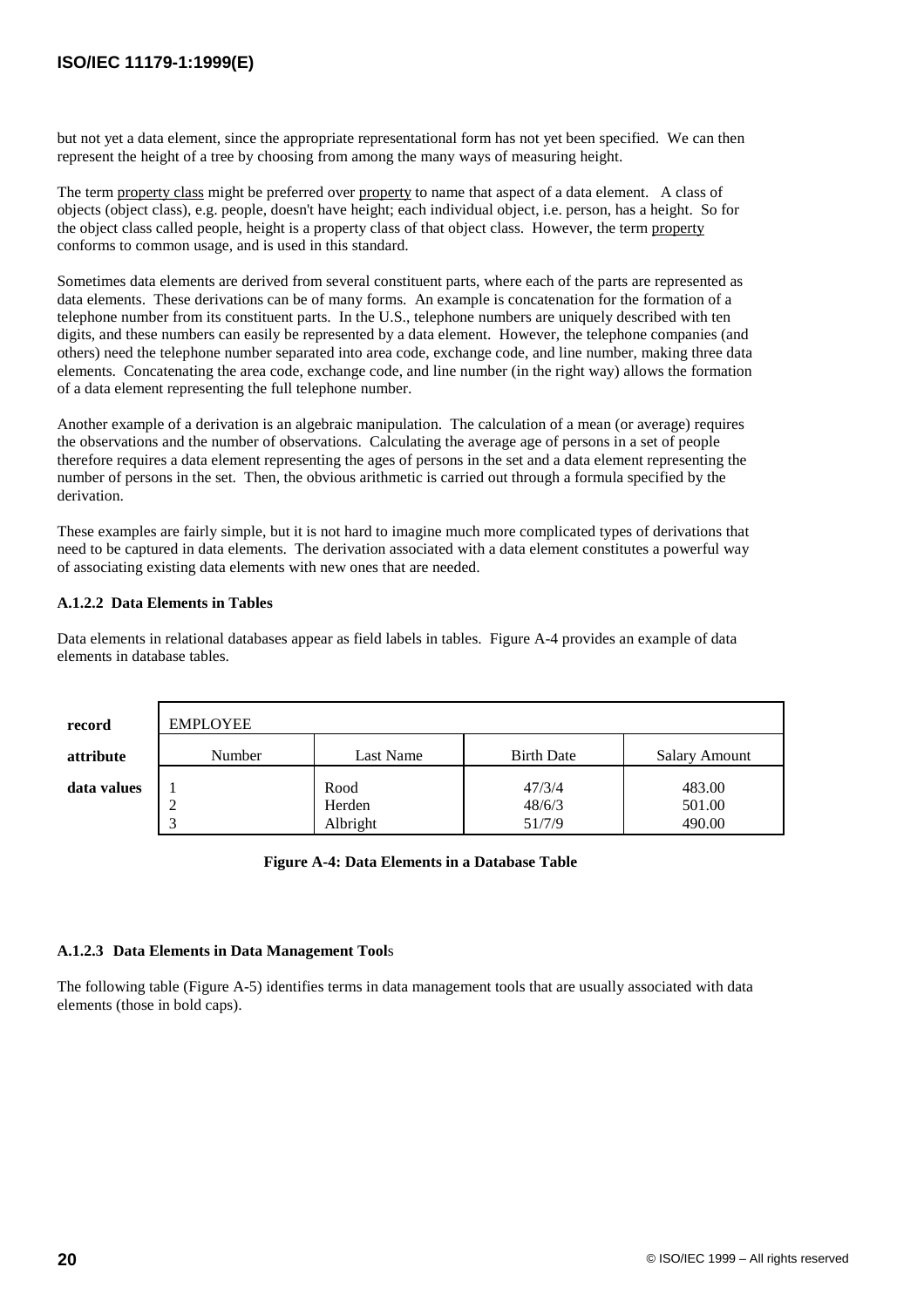| traditional                                | file     | record      | <b>FIELD</b>                    | field value |
|--------------------------------------------|----------|-------------|---------------------------------|-------------|
| relational                                 | relation | tuple       | <b>ATTRIBUTE</b>                | element     |
| object-oriented                            |          | class       | <b>ATTRIBUTE</b>                | instance    |
| <b>RDBMS*</b>                              | table    | row         | <b>COLUMN</b>                   | data value  |
| ERD**                                      |          | entity      | <b>ATTRIBUTE</b>                |             |
| <b>Alternate ERD</b><br><b>Terminology</b> |          | entity type | <b>ATTRIBUTE</b><br><b>TYPE</b> |             |

\*relational database systems

\*\*Chen style entity-relationship diagrams

#### **Figure A-5: Data Management Terms as Data Elements**

#### **A.2 Classification**

#### **A.2.1 Thesaurus**

A thesaurus is a tool that associates related terms, and thesaurus terms assist in locating an existing data element. Finding a variety of synonyms, near-synonyms, and homographs for name components makes a thesaurus a valuable tool. It can provide semantic linking between preferred name terms and other terms. In addition to guidance for use of homographs (words with the same spelling representing different concepts), a thesaurus can direct the user through choices involving equivalence and hierarchical and associative relationships.

A thesaurus for the components in a standard name may be developed and distributed to interested parties by the registrar; in addition, development of subject area thesauri shall be encouraged.

#### **A.2.2 Taxonomies and Ontologies**

Classification (e.g., genus and species) could be done in at least two ways. The first, and simplest, is to standardize a method by which a classification is created each time a new data element is registered. The ideal, but most elaborate way is to start with a complete taxonomy of all possible data elements and then place each newly registered data element in its predefined position. The most practical approach is to start with a basic and relatively simple taxonomy and allow it to evolve, using rigorous rules, as data elements are registered.

The most common approach to creating a taxonomy is through lexicography. The lexical procedure focuses on the words or vocabulary of a language rather than directly upon the semantics. A lexicographer's approach serves the needs of a data element taxonomy if one accepts the premise that humans cannot think about a concept unless they have words to describe it. That is, humans have invented words for any concept about which they think.

Each data element registry should probably have a specific taxonomy that best meets the needs of its clients. Thus different registries may choose to use different taxonomies.

In a taxonomy, each node is a sub-type of one or more super-types. Not only does the node inherit the meaning of the super-type, the meaning is at the same time constrained by the super-type. No matter how well the definition of a data element is written, the classification greatly assists in exactly delineating the meanings of the node used in a classification. Another major benefit a taxonomy provides is for searching for a specific data element. The taxonomy supports navigation through massive amounts of data element descriptions.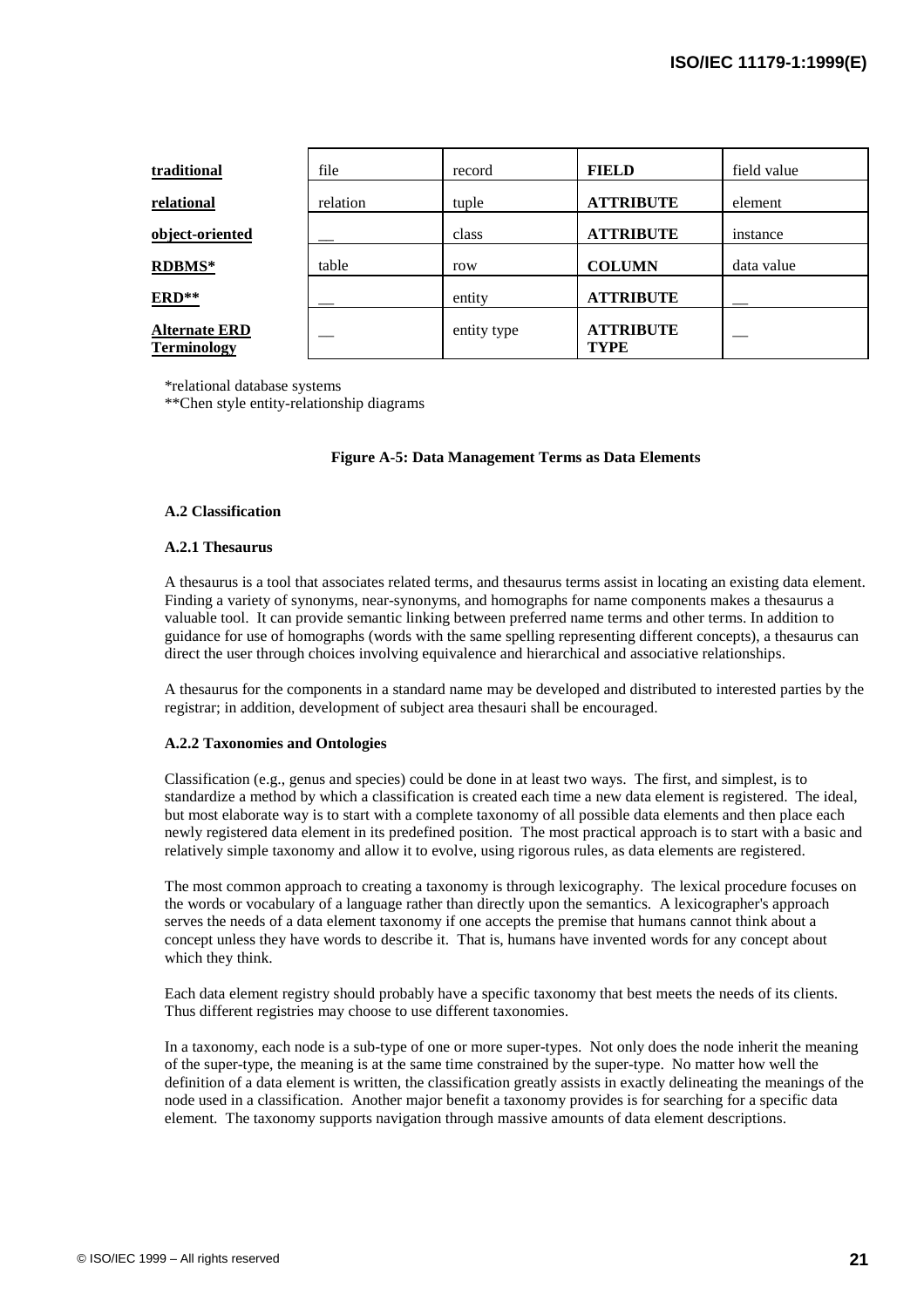There is a basic classification structure that lends itself nicely to data element registration, analysis, and use. It is based on the premise that a data element is the **representation** of a **property** of an **object class** that exist in the natural world. The classification of a data element is the union of these three classifications: 1) the object class, 2) the property, and 3) the representational form. By searching the labels for each of these concepts, the desired data element can be located.

A data element classification scheme can best be described with a scenario. However, there is more than one scenario for using a classification scheme for data elements. It largely depends upon whether the metadata user is an end-user of data, or someone involved in Information Resource Management. If the latter, it depends upon the stage of the Software Development Life Cycle in which they are involved. One possible scenario is its use by a data modeler when defining requirements for a database structure to support a specific application:

- 1) The data modeler discovers the need for this application to process a specific item of data. In this case, it is the measurement of the height of horses.
- 2) The data modeler recognizes that the "property" could be called "height." The data element registry is consulted using the PROPERTY TAXONOMY for navigation through the registry. In the area of the taxonomy dealing with size, a taxon called "Height" is found. The definition of this taxon confirms that this describes the intended property.
- 3) The modeler recognizes that the object class could be called "horse." The OBJECT CLASS TAXONOMY in the registry is consulted and a taxon named "Horse" is found somewhat below "Animal." The definition of the taxon confirms that this is the one desired. HORSE will become the object class in the data model for the application.
- 4) The data element registry reveals that height is a property that has been previously identified as being associated with the horse object class. The registry says that this property for a horse is the distance from the surface upon which a horse is standing to its withers (i.e., shoulder).
- 5) The REPRESENTATION TAXONOMY is used to search the registry for a measurement. A standardized data element is located in the registry that is a metric measurement of horse height in METERS. However, the data modeler knows that this data element will not serve. The end-user of this application insists that horse heights be measured and recorded in the traditional system of HANDS. Searching the registry using the classification scheme discloses that no such data element has been registered.
- 6) The data modeler describes the representational form of a new data element that measures any horse's height in hands as the unit of measure. This data element is fully described and is submitted for registration. Only its representation (i.e., mostly value domain) needs to be newly described since the horse object class and its dependent height property has already been registered.
- 7) The HEIGHT HANDS MEASURE will become an attribute of horse in the application data model.
- 8) In the future, anyone needing this data element will find its description in the registry by using the three taxonomies of the classification scheme. The Horse taxon in the Object Class Taxonomy linked to the Height taxon in the Property Taxonomy linked to the Hands Measurement taxon in the Representation Taxonomy will lead any future user directly to the description of this data element.

The classification scheme for data elements is in detail in ISO/IEC 11179, Part 2, *Classification Principles for Data Elements.*

In practice, the difference between a property and an object class is often not absolute. The distinction is associated with the universe of discourse under consideration. Examples of physical properties are the best way to demonstrate this. For example, Eye Color Name can be considered a data element concept with Eye being the object class and Color the property. One of the possible data elements stemming from this data element concept could be Eye Color Name.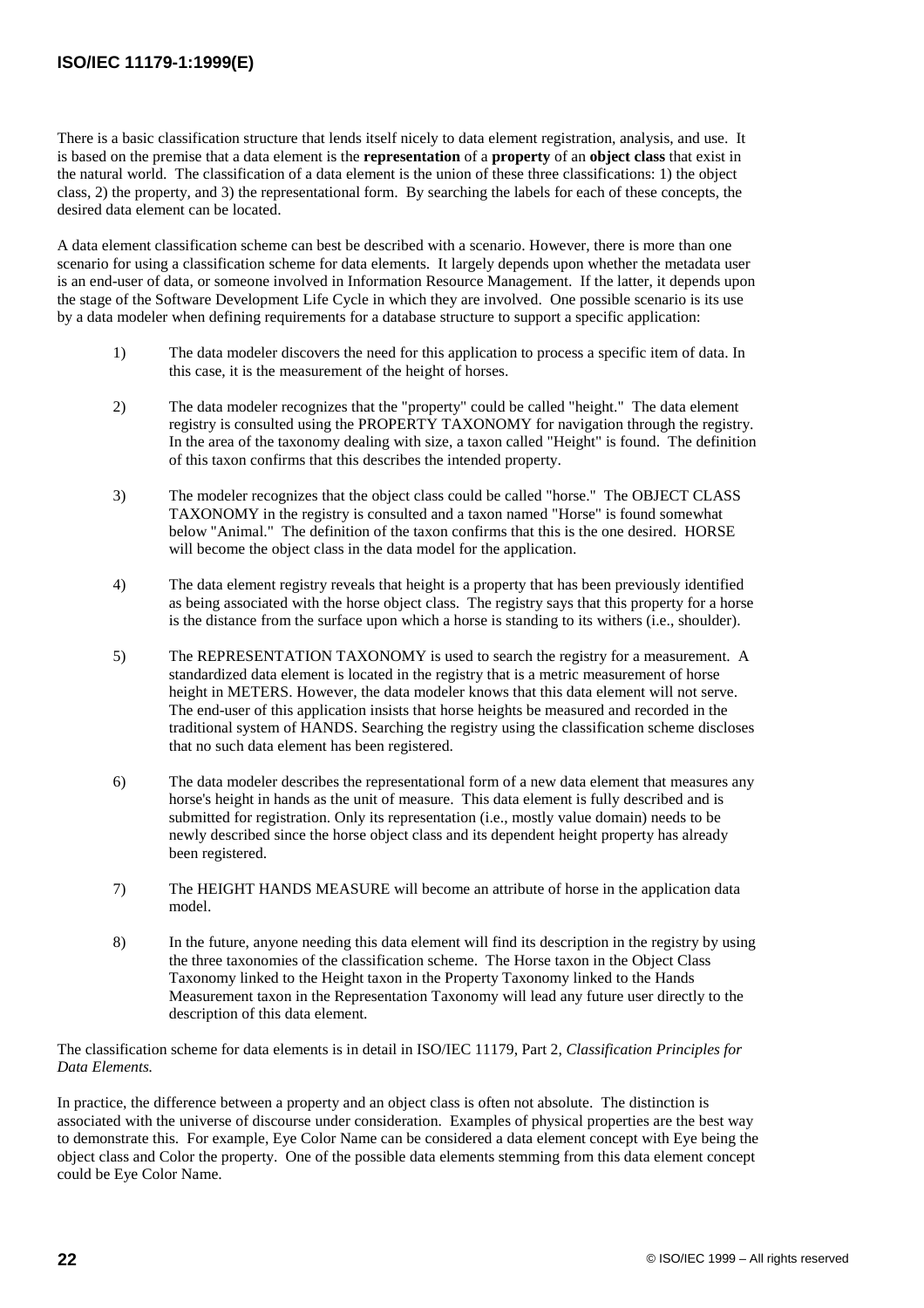

However, if one was dealing with labeling the various observable colors, Color would be the object class and the property could be called Label. One of the associated data elements could be called Color Name. Here, Color is an object class where in the first example it was a property. Neither way can be considered incorrect.

#### **EXAMPLE 2**



This second construct could be used for Eye Color by recognizing Eye Color as an object class that is a relationship between the object class Eye and the object class Color.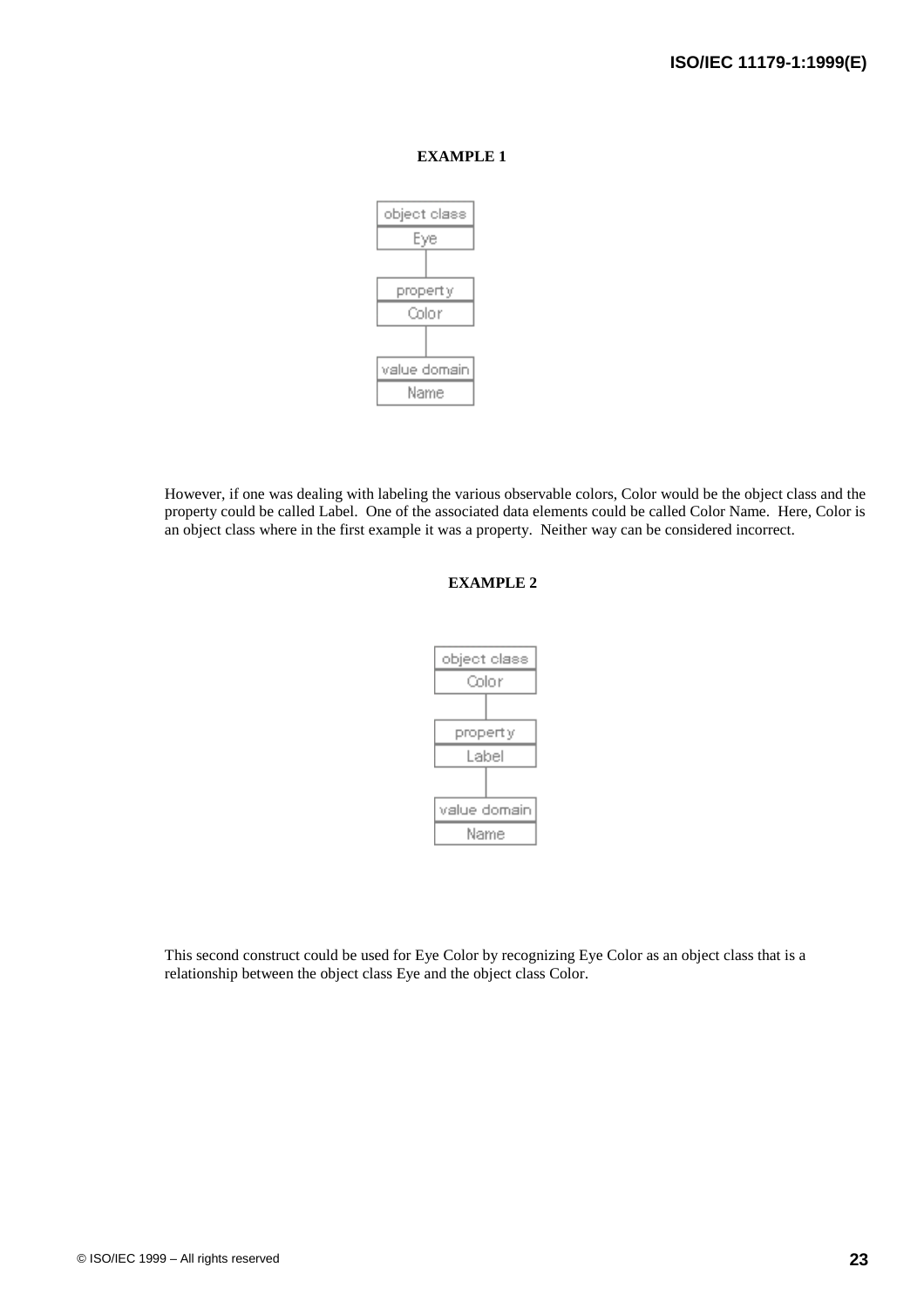

Yet another way to depict Eye Color is as a subtype. Eye Color could be an object class that is a sub-class of the object class Color.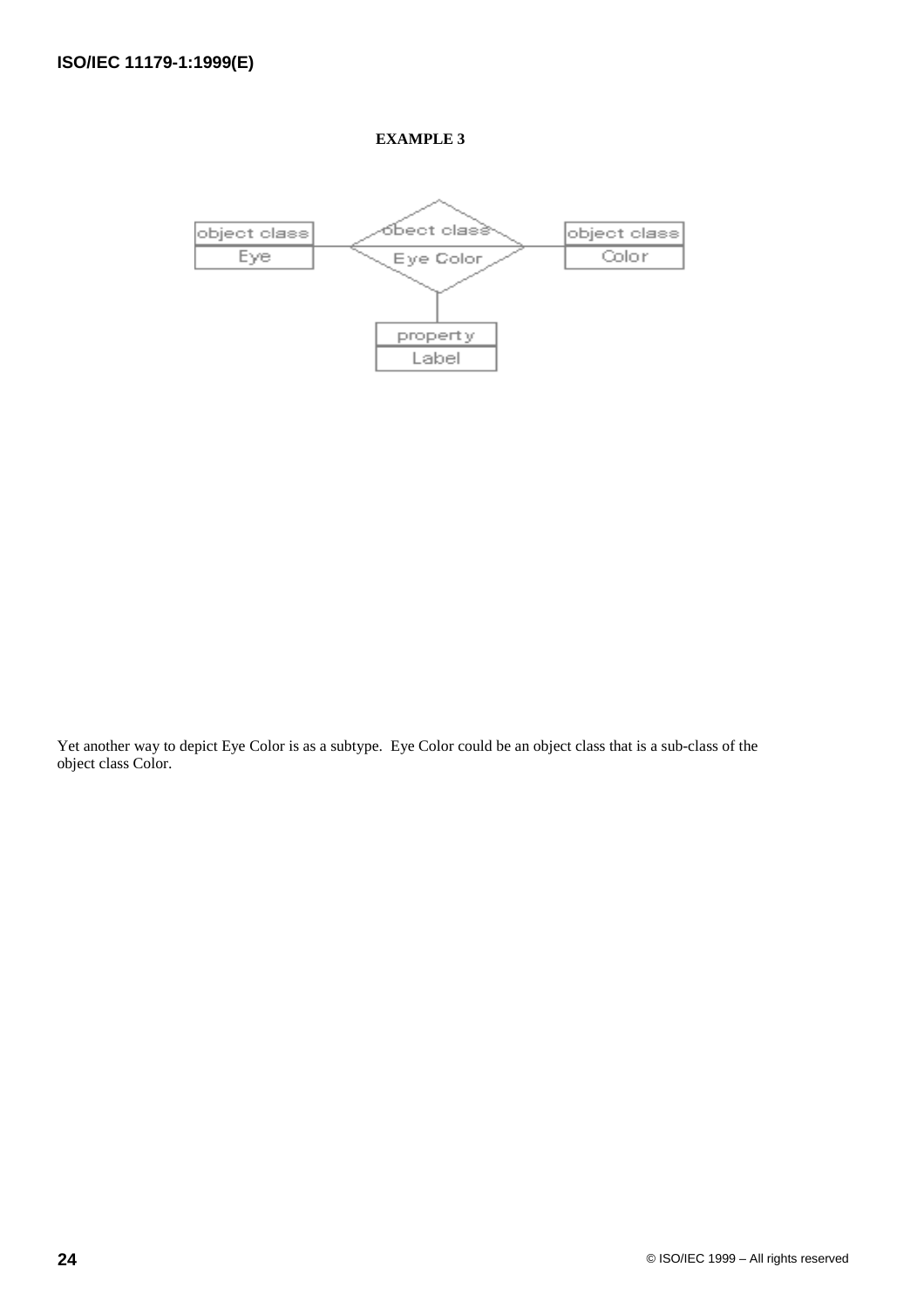

The practical results of examples 3 and 4 are virtually identical. In the case of both examples, the value domain of Eye Color Name would be a subset of the value domain of Color Name.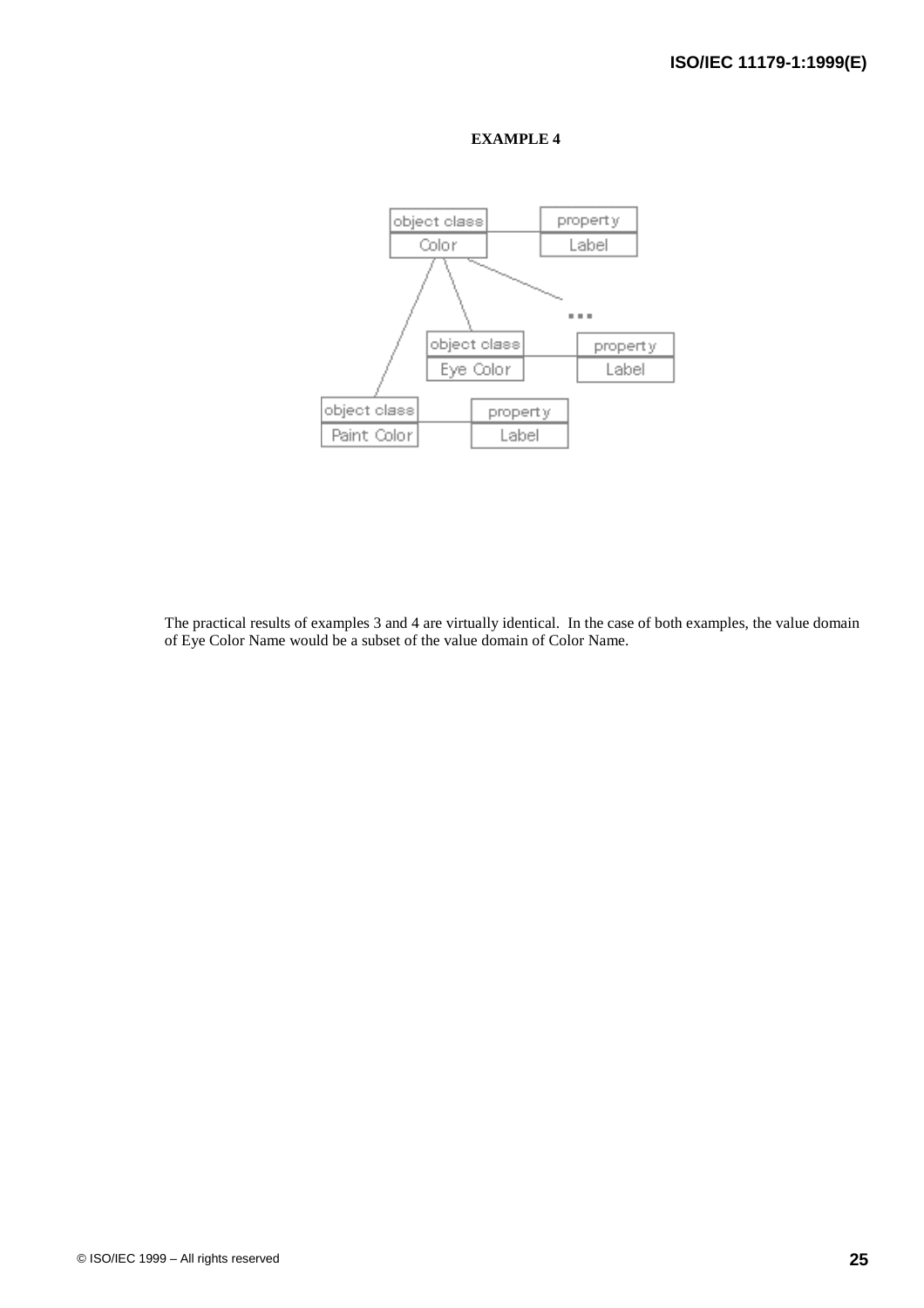| enumerated domain |
|-------------------|
| Color Name        |
| red               |
| gre y             |
| orange            |
| tan               |
| beige             |
| egg shell         |
| Eye Color Name    |
| bro wn            |
| blue              |
| green             |
| hazel             |
| violet            |
|                   |
|                   |
|                   |
| abaca             |
| abalone           |
| abbly brown       |
| amber             |
|                   |
|                   |
|                   |

Another way of considering this is that the value domain of Color Name is a super-set of all value domains of 1) in the case of example 4, the sub-classes of Color, or 2) in the case of example 3, all the object classes that are relationships to Color. ISO/IEC 11179 allows any of these data element construct variations to be used.

#### **A.3 Data Element Metadata Attributes**

#### **A.3.1 Identification**

Unique numerical identifiers are assigned to each registered data element as well as the property and object class represented by the data element. In some cases, unique numerical identifiers are also given **data values** of a data element. These unique identifiers are registered in a data element registry. They enable direct translation of the data elements across natural languages and application systems. Although data elements will have many different translations into different languages or multiple versions in a single language, the unique identifier will remain constant and be the bridge for translating from one version to another.

Each **data element** shall receive an identifier which identifies the data element uniquely throughout any computing space, e.g., application program, local computing system, distributed computing system, organization, industry, and globally for all nations. Identifiers contain no intelligence. They can therefore be assigned to data elements by the registrar and remain permanently attached to them. Identifiers for exchange of data are assigned and maintained by a Registration Authority.

In addition to an identifier, a data element may be assigned any number of alternate names or icons bounded by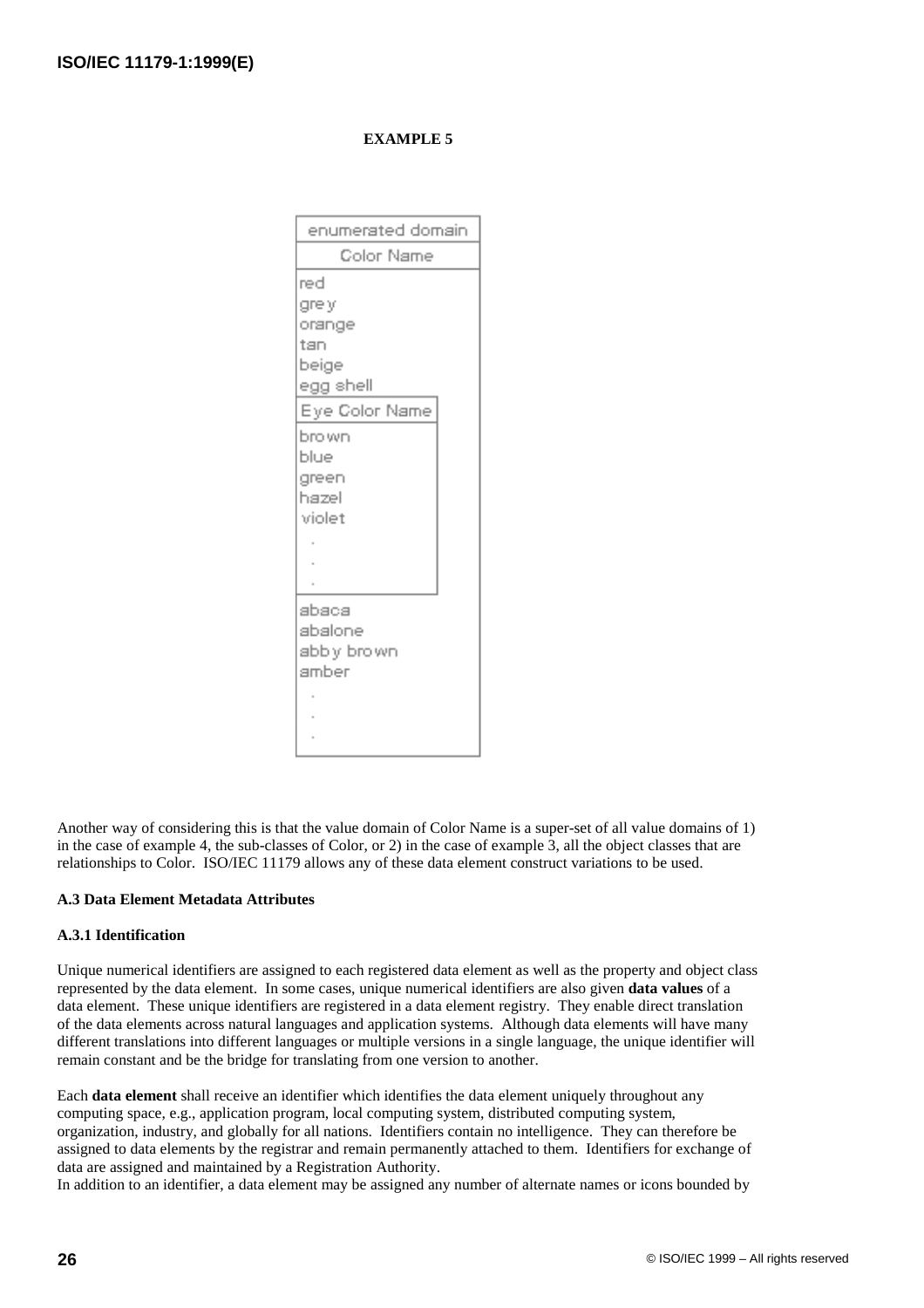disciplines or subject areas. One data element name may be a preferred name within a Registration Authority. Like the identifier, the preferred name maintains a one-to-one relationship with the data element. Names are usually the primary means by which human users of data identify and interact with data elements.

Data elements are registered by different Registration Authorities. Each of these may prefer to retain the identifiers, names, icons or other means of identification with which the users of the data are familiar. For alternate identifiers, the identifier coupled with the context in which this identifier has meaning is documented.

Each **data value** in some value domain may also be assigned an identifier. This is particularly useful for enumerated domains, as it can facilitate international language translation for associated names of data instances. For example, the data element "eye color name" may have the enumerated domain of "gray, blue, green, and brown," where each data value would have a unique identifier of its own (e.g., gray = 1357; blue = 2468).

#### **A.3.2 Definition**

A definition is a natural language statement of the data element's meaning; its predicate. The definition of a data element is an extremely critical aspect of data element development. To be shareable, a data element must have a well-formed, unambiguous, precise, and commonly understood definition. An extensive discussion of data element definitions is contained in ISO/IEC 11179, Part 4, with precise rules and guidelines to their formulation.

#### **A.3.3 Representation**

Data modelers often call the representational form of an attribute its "value domain" or simply "domain." For the purposes of ISO/IEC 11179, we refer to the representational part of a data element as **representation**.

Data elements take on values in business operations that can be shared among functions in the exchange of information. A data element always has a set of allowed data values. The set of allowed values is called a **value domain**.

A data element is never represented by a single data value since it is a type (i.e., the complete set of data values) and not a single instance. For example, Employee Identifier is a data element that has a value domain described by a complete list of data values allowable within a particular enterprise. The data values here would simply be a list of all instances of employee identifiers. An instance of a data element has a single data value and is called a "data element instance."

A property has a definition and belongs to an object class. Conversely, a representation has no definition but has a format category, permissible data values, maximum character count, and, if a measurement, a unit of measure. For example, the "name of month" data element has the following representation:

- Format category = alpha
- Permissible data values = January, February, March, April, May, June, July, August, September, October, November, December
- Maximum characters  $= 9$
- Unit of measure  $=$  (not applicable since this is not a measurement)

#### **A.3.3.1 Enumerated Domains**

Although the structure of data element metadata can be viewed from the perspective of an object class or a property, it can also be viewed from the perspective of a representation. This is easiest to illustrate with an *enumerated domain* example. An enumerated domain is a value domain that is specified by a list of all allowed values. For example, humans have labeled countries with names so that they can conveniently refer to them. The set containing the names of all the current countries in the world is an example of an enumerated domain.

Whereas the property and an associated value domain (of a representation) can be considered to identify the set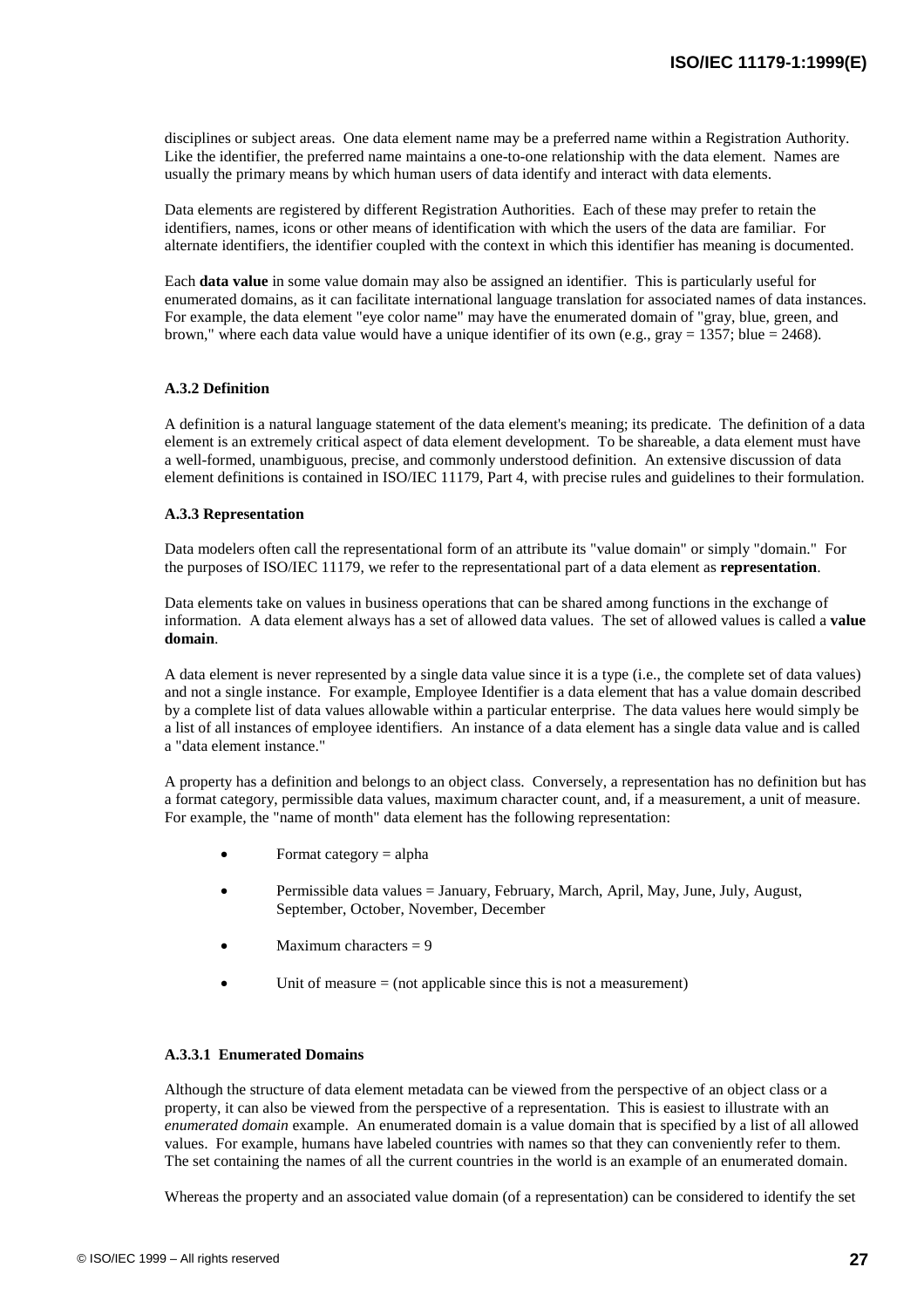of potential valid data values for a data element, the object class usually restricts or limits that extensive value domain to a specific subset of data values that apply specifically to a particular data element. Figure **A**-6 illustrates the restriction of value domains by different object classes

In the data element example in Figure A-6, Name of Person Employed by Corporation X:

- "Name" has the value domain of all conceivable names,
- "of Person" refers to a subset of all possible names, and
- "employed by Corporation X" further restricts the name value domain to a very specific subset of people names: the names of Corporation X employees.

Therefore, Name of Person Employed by Corporation X has the value domain of all conceivable names limited to only those names of Corporation X employees. The number of all possible names valid for this data element is greatly reduced to a few specific ones.



**Figure A-6: Value Domain Restriction**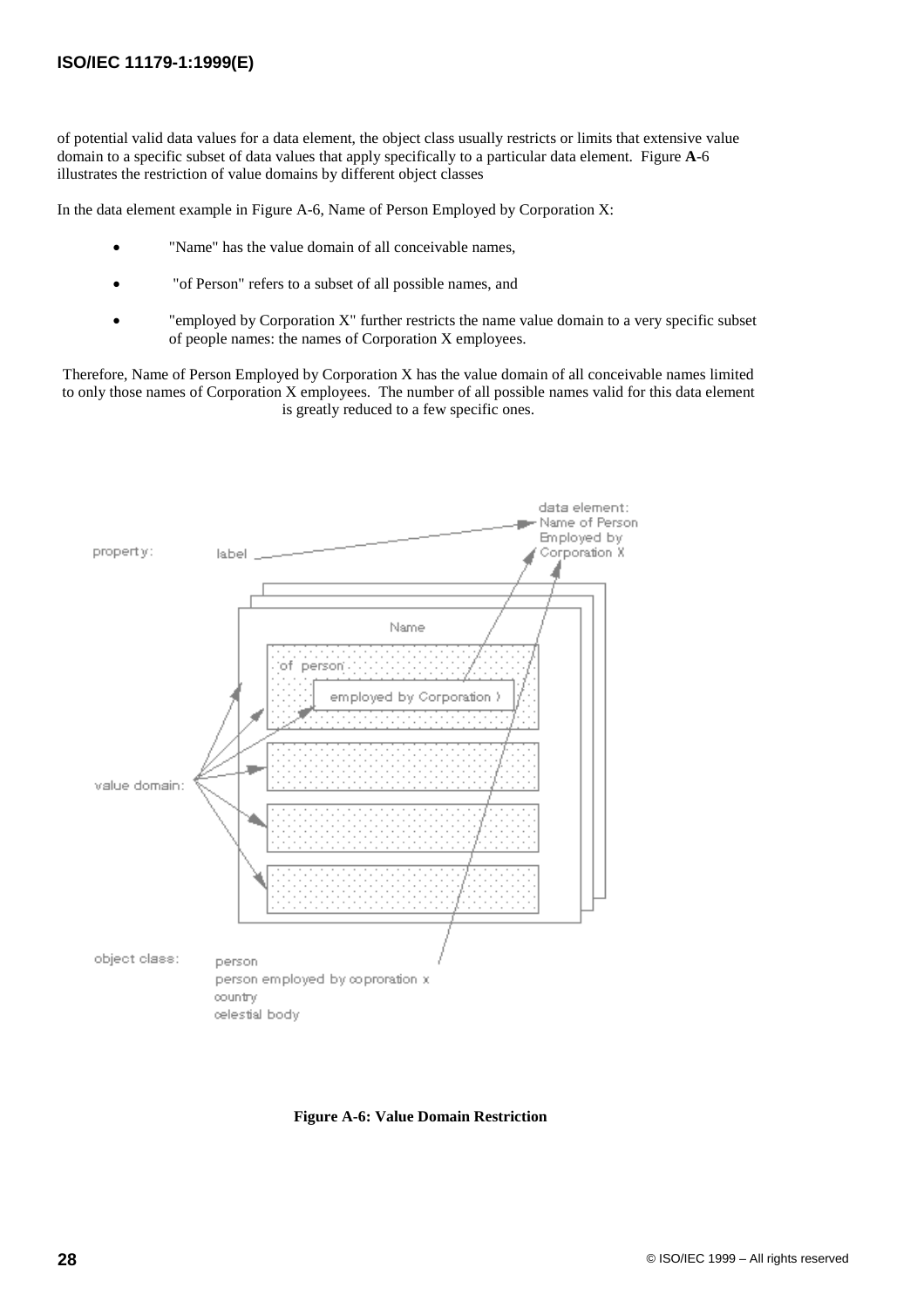

**Figure A-7: Value Domain Intersection**

Some enumerated domains can be considered an intersection of broader enumerated domains. Figure A-7 shows that, in some cases, value domains can overlap.

#### **A.3.3.2 Reusable Domains**

Some domains have the potential to be used by many data elements. For instance, the names of all the human eye colors may be applied to employees, contractors, spouses, and many other types of persons within a database.

A domain which is rigorously defined and specified may be reused. These reusable domains share the same value domain, representation, and property when used in a data element, for example employee eye color or contractor eye color. We call these reusable domains generic data elements (see Fig A-1).

#### **A.4 Data Element Registry and Registration**

A group appointed the responsibility for registering data elements is called a "Registration Authority." A Registration Authority:

- assigns a unique identifier
- assures that all required metadata attributes are documented
- assigns a status level depending upon the metadata quality and degree of integration.

The Registration Authority is appointed to be responsible for a *universe of discourse*. This universe may be as narrow as an organizational sub-unit within a company, or as wide as an entire industry or nation. The Registration Authority is responsible for the registration of any data element considered shareable within the universe of discourse for which it is appointed.

There will be a hierarchy of Registration Authorities, each responsible for a larger universe than its subordinate Registration Authorities. Registration Authorities may be created at a higher level when there is a need to share data elements across two or more Registration Authorities at a lower level. The lower level then becomes the Submitting Organization for registration at the higher (with a broader universe of discourse) Registration Authority.

The Registration Authority documents the descriptions of data elements for which it is responsible in a Registry. The Registration Authority is responsible for the integrity of the data elements in the Registry.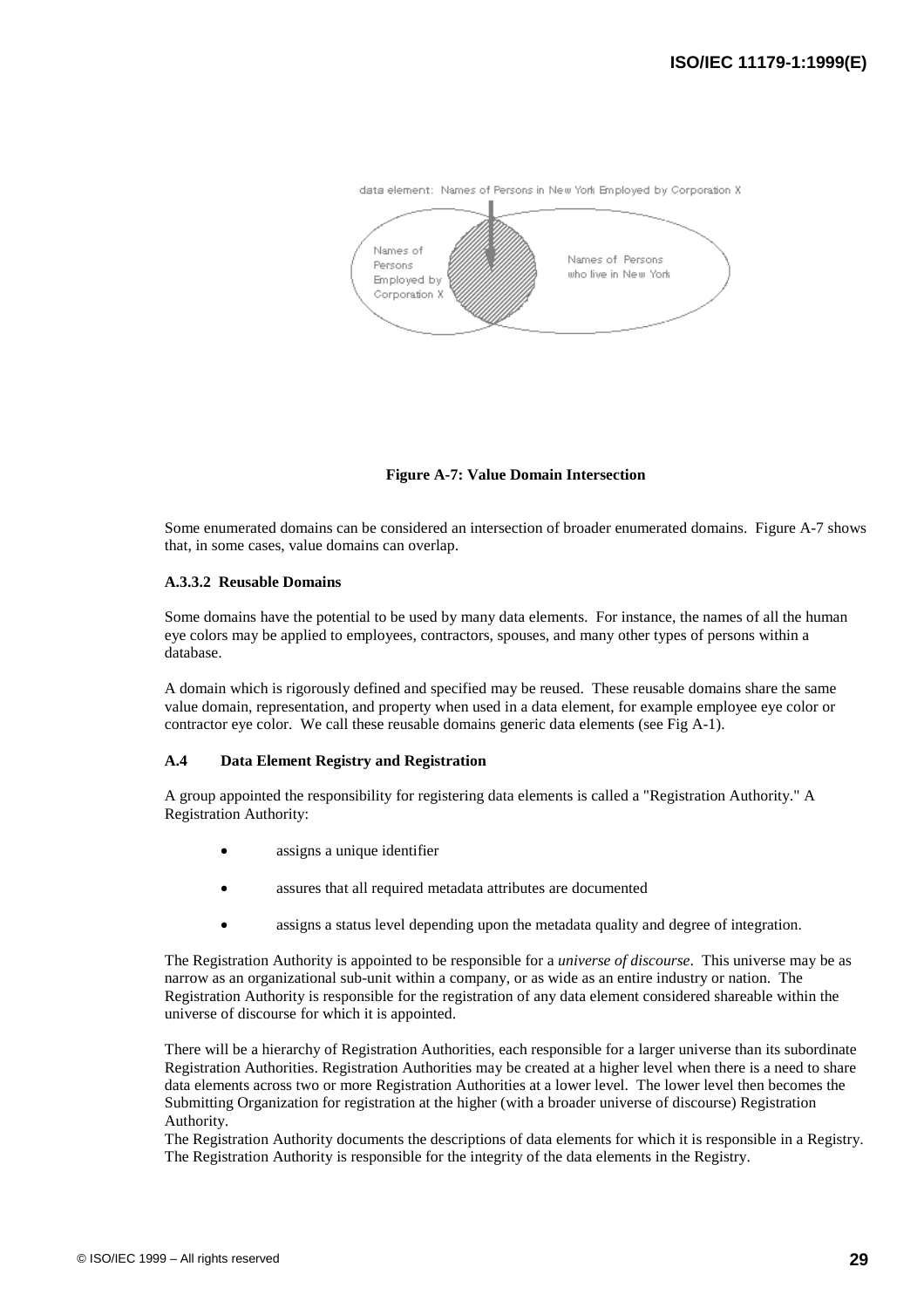### **Annex B** (informative)

#### **Metadata and Data Elements**

This informative annex discusses the connection between metadata and data elements.

#### **B.1 What Is Metadata?**

Commonly, metadata is defined as "data about data," but this is imprecise and leads to confusion. Metadata is the information and documentation which makes data understandable and shareable for users over time. Data remain useable, shareable, and understandable as long as the metadata remain accessible.

All organizations which produce data have an obligation to produce the metadata necessary to make the data understandable, both for internal and external users of the data. It is not sufficient for these users to have access to data without the information needed to understand or interpret the data.

Each organization which produces data also has an obligation to define what constitutes its metadata precisely. There are three reasons for this:

- A clear distinction must be made between data and metadata within a context (even though metadata is often treated as other data within information systems);
- The full extent of metadata must be determined, i.e. all the metadata necessary to describe the data fully; and
- General definitions of metadata fail because each organization's needs and uses for metadata differ so widely.

Because metadata is data (in a sense outside the needs of the organization), it is possible to store and retrieve metadata in a repository similar to the way data is stored and retrieved in a database. Efficient and effective use of data is made possible by the organized storage and use of metadata. Through on-line data dissemination, data and their metadata can be made available together. Data users will be able to get the information they need to use the data by looking at the metadata first.

Organizations produce different kinds of data, and therefore have different requirements for metadata. However, broad classification schemes for metadata have much in common across organizations. A commonly found scheme is the following:

- System the physical and logical characteristics needed for computer programming and database management, includes information such as file locations, storage media, record layouts, database schema, data dictionaries, etc;
- Application the information needed to understand or use the data, information such as definitions of terms, collection procedures and instruments, post data collection processing, etc;
- Administration the costs, schedules, budgets, and related information associated with data collection programs and used by management for analysis.

As described above, metadata is data and can be organized formally through the use of data models and metamodels. A thorough understanding of all the metadata that any data user might want is a first step towards building these models. Then, the models will be the basis for building a repository of the metadata. The models also form the basis for classifying some metadata, thus they form part of a classification scheme.

Another view of metadata is gained by looking at the possible users of the data and metadata. Each type of user has different needs, and some users' needs may not overlap. A programmer may only need to know system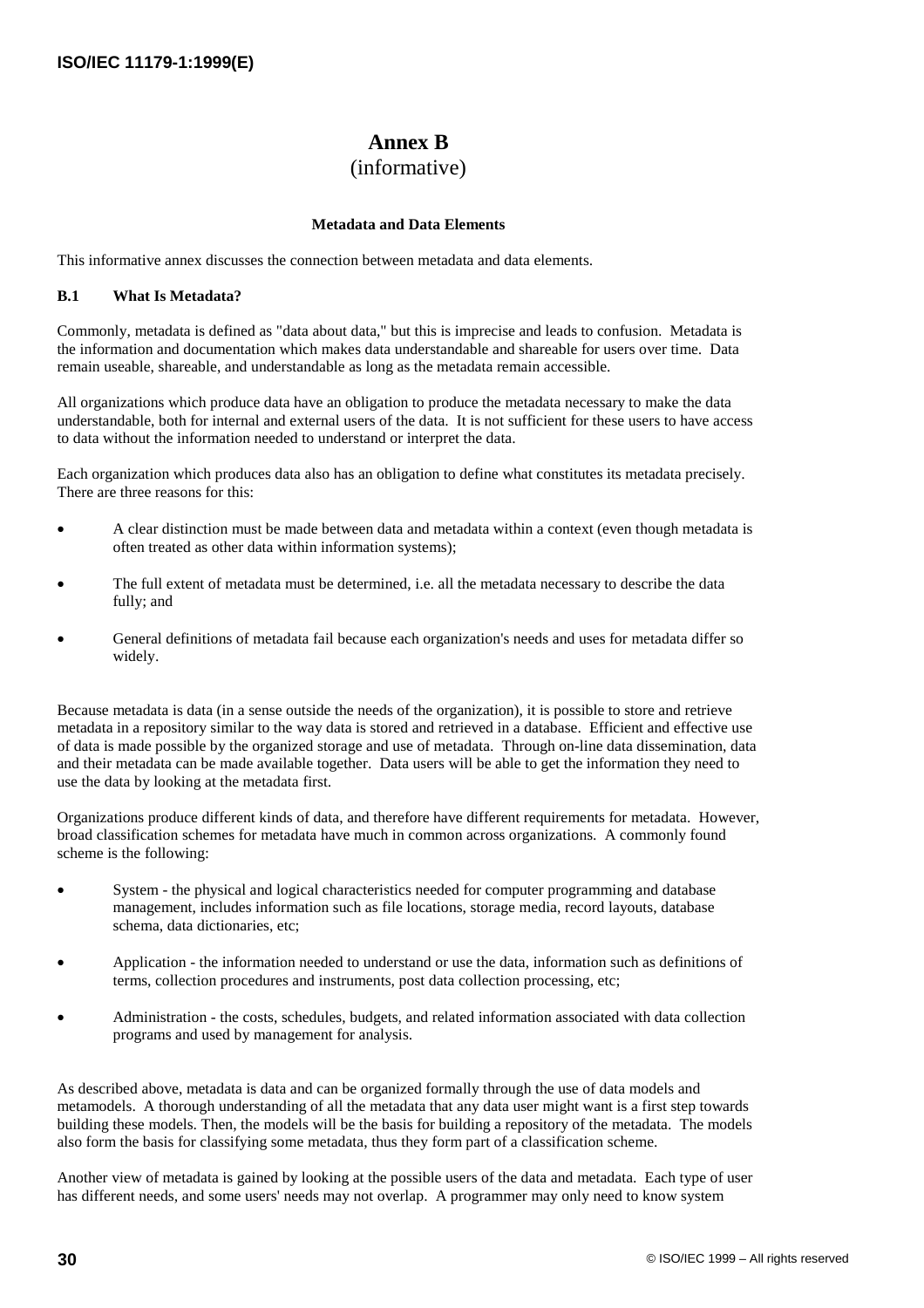metadata, whereas an executive might only need to look at administration metadata. Data analysts typically have much broader needs, especially if they are external to the organization producing the data. In general, the different types of users, their needs (based on the types of questions they want to answer with the data), and their level of sophistication all have an impact on the metadata which has to be made available to them.

#### **B.2 Data Elements, Metadata, Metamodels**

The associated information about data elements is an integral part of any organization's metadata. Parts 2-6 of ISO/IEC 11179 describe the metadata which is required to be maintained for the data elements of an organization. These metadata will help all users understand and share an organization's data. Classification, basic attributes, definitions, naming, and registration are all important categories of information for the potential users of data.

Organizing and storing metadata in a repository requires building models. A metamodel of the information described in Parts 2-6 of ISO/IEC 11179 is necessary to capture that information in a registry or repository. It will not be easy to develop such a metamodel, but its development will greatly enhance the usefulness of an implementation of this standard.

Metadata about the data elements representing some data will rarely contain all the information necessary to understand those data. Much of the subject matter and administrative metadata about data and an organization is missing from the standard, and computer processing metadata is almost totally lacking, too. For instance, an organization collecting survey data will have much information about how the data were collected. This information, such as sample and questionnaire design, is often necessary to understanding the data. However, sample and questionnaire designs are not part of the metadata describing data elements (from ISO/IEC 11179).

Building a metamodel that is extensible will allow for additional metadata to be described. Subject matter, computer processing, and administrative areas which are beyond the scope of ISO/IEC 11179 need their own metamodels and data models developed. Extensibility will give the new models a place to fit into the basic data elements metamodel. In this way, a more complete model can be built.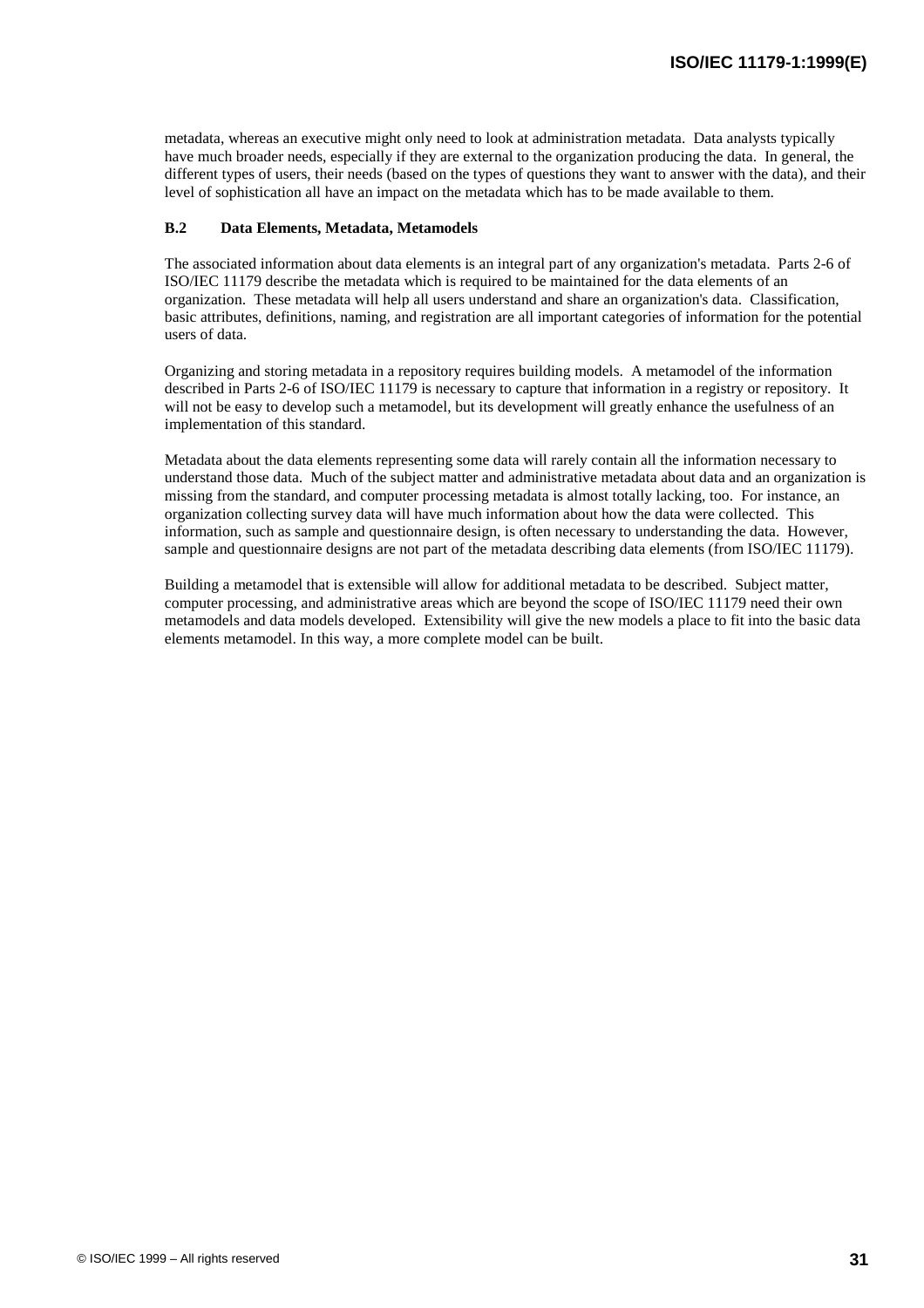### **Bibliography**

Barr, Avron & Feigenbaum, Edward A., *The Handbook of Artificial Intelligence* (3 Volumes), William Kaufman, Inc., 1981.

Gosh, Sakti P., *Data Base Organization for Data Management*, Second Edition, New York: Academic Press, Inc., 1986.

Herman, G.T., "Theory of Algorithms", in *Encyclopedia of Computer Science and Engineering*, by Ralston, Anthony & Reilly, Jr., Edwin D., Second Edition, Van Nostrand Reinhold Company Inc., 1983.

ISO 639:1988, *Code for the representation of names of languages*.

ISO/IEC 646:1983, *Information technology - ISO 7-bit coded character set for information interchange*.

ISO 2375, *Data processing – Procedure for registration of escape sequence*.

ISO 2788:1986, *Documentation - Guidelines for the establishment and development of monolingual thesauri*.

ISO 3166:1988, *Codes for the representation of names of countries*.

ISO/IEC 4873*, Information technology – ISO 8-bit code for information interchange - Structure and rules for implementation*.

ISO 5964:1985, *Documentation - Guidelines for the establishment and development of multilingual thesauri*.

ISO 6093:1985, *Information processing - Representation of numerical values in character strings for information interchange*.

ISO 6862:1996*, Information and documentation – Mathematical coded character set for bibliographic information interchange*.

ISO/IEC 6937, *Information technology – Coded graphic character set for text communication – Latin alphabet*.

ISO 7498:1984, *Information processing systems – Open Systems Interconnection – Basic Reference Model*.

ISO 8601:1988, *Data elements and interchange formats - Representation of dates and times*.

ISO 8824:1990, *Information technology – Open Systems Interconnection – Specification of Abstract Syntax Notation One (ASN.1)*.

ISO/IEC 8859 (all parts), *Information technology – 8-bit single-byte coded graphic characters sets*.

ISO/TR 9007:1987, *Information processing systems - Concepts and terminology for the conceptual schema and the information base*.

ISO/IEC TR 9789:1994, *Information technology - Guidelines for the organization and representation of data elements for data interchange – Coding methods and principles*.

ISO/IEC 10027:1990, *Information technology - Information Resource Dictionary System (IRDS) framework*.

ISO/IEC 10032:1995, *Information technology - Reference model of data management*.

ISO/IEC 10646-1:1993, *Information technology – Universal Multiple-Octet Coded Character Set (UCS) - Part 1: Architecture and basic multilingual plane*.

*Manual for Data Administration*, edited by Judith J. Newton and Daniel C. Wahl, National Institute of Standards and Technology, 1993.

Tasker, Dan, *Fourth Generation Data*, Prentice Hall, 1989.